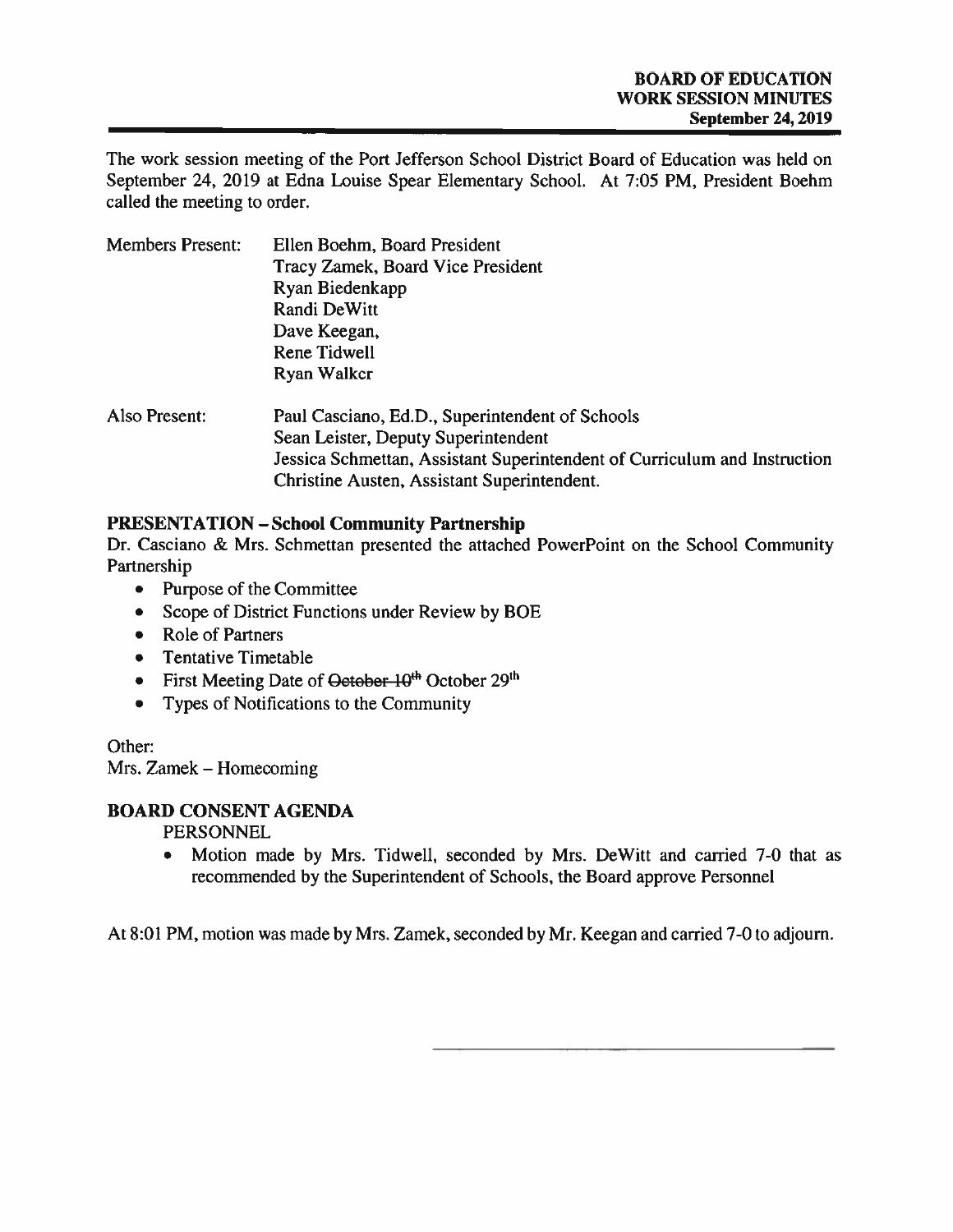#### CONSENT AGENDA

#### A. Personnel

#### A. Personnel

1. The Board approves the following resolution:

WHEREAS, §30-3 of the Rules of the Board of Regents requires certification of lead evaluators for purposes of conducting evaluations of teachers and principals in accordance with the requirements under3O12-d of the Education Law, respecting Annual Professional Performance Reviews;

WHEREAS, the individual named below have successfully completed <sup>a</sup> training course that meets the requirements prescribed in §30-3 of the Rules of the Board of Regents;

NOW, THEREFORE, BE IT RESOLVED, that the Port Jefferson Union Free School District certifies the following individuals as lead evaluators;

| Paul Casciano     | (principal and teacher) |
|-------------------|-------------------------|
| Jessica Schmettan | (principal and teacher) |
| Robert Neidig     | (teacher)               |
| Adam Sherrard     | (teacher)               |
| Amy Laverty       | (teacher)               |
| Eric Haruthunian  | (teacher)               |
| Jodi Cahill       | (teacher)               |
|                   |                         |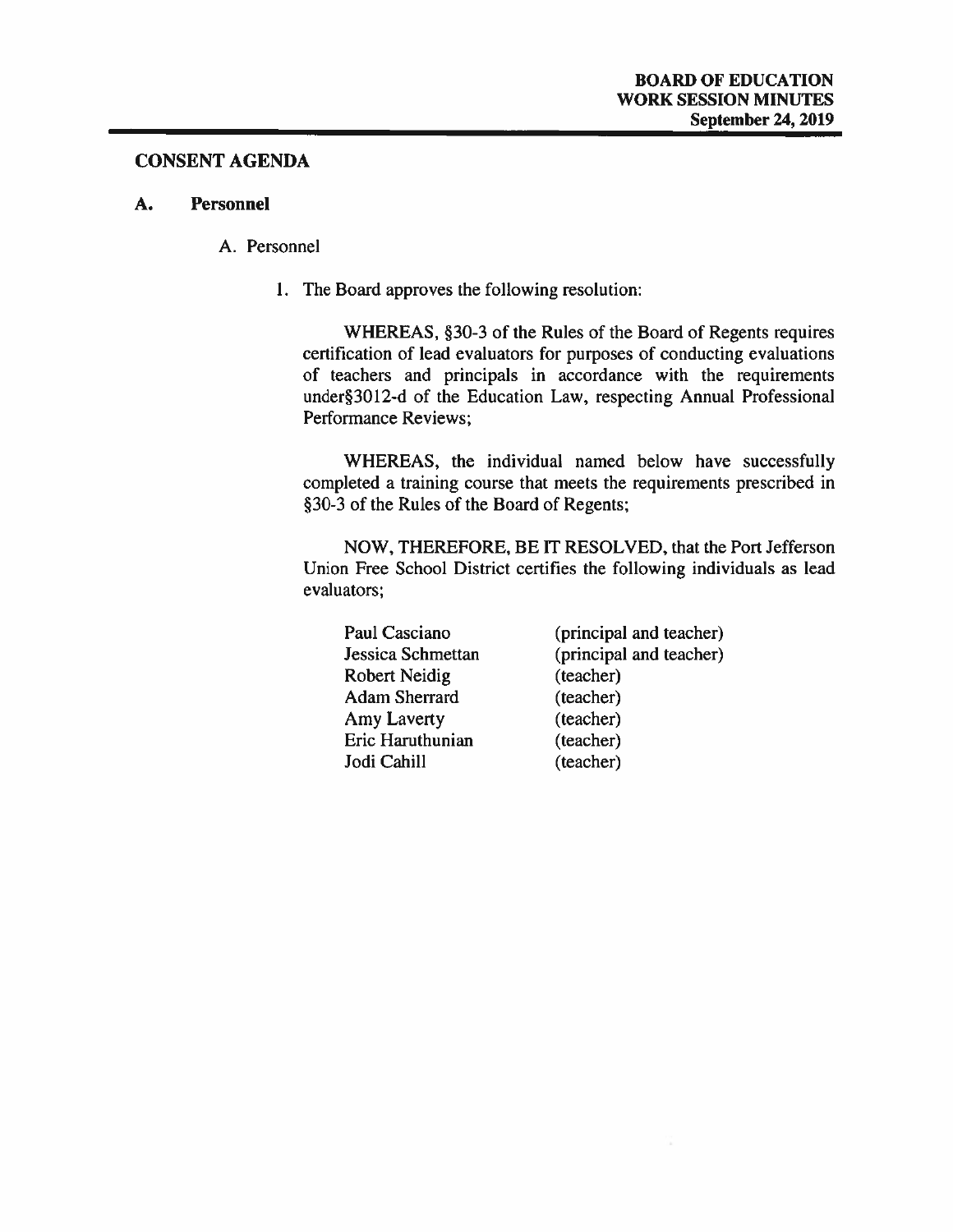The regular monthly business meeting of the Port Jefferson School District Board of Education was held on September 10, 2019 at Edna Louise Spear Elementary School. At 6:04 PM, President Boehm called the meeting to order.

| <b>Members Present:</b> | Ellen Boehm, Board President                                              |
|-------------------------|---------------------------------------------------------------------------|
|                         | Tracy Zamek, Board Vice President                                         |
|                         | Ryan Biedenkapp                                                           |
|                         | Randi DeWitt                                                              |
|                         | Dave Keegan,                                                              |
|                         | <b>Rene Tidwell</b>                                                       |
|                         | Ryan Walker                                                               |
| Also Present:           | Paul Casciano, Ed.D., Superintendent of Schools                           |
|                         | Sean Leister, Deputy Superintendent                                       |
|                         | Jessica Schmettan, Assistant Superintendent of Curriculum and Instruction |
|                         | Christine Austen, Assistant Superintendent.                               |
|                         |                                                                           |

Motion made by Mrs. Zamek, seconded by Randy DeWitt and carried 7-0 that the Board enter executive session to discuss legal and personnel matters.

At 7:31 PM motion was made by Mr. Biedenkapp, seconded by Tracy Zamek and carried 7-0 to end executive session and move to the LGR for general session.

## RECOGNITION

Dr. Casciano acknowledged the clerical, security, facilities and technology staff for their hard work and dedication in preparing for the school opening. Mrs. Boehm extended her thanks to the employees on behalf of the Board.

#### MINUTES

Motion made by Mrs. Tidwell, seconded by Mrs. DeWitt, and carried 7-0 for the Board to approve following minutes:

> Regular Meeting held August 13, 2019 Special Meeting held August 29, 2019

## PUBLIC COMMENT

Mrs. Boehm opened the first public comment portion of the meeting.

• Michael Mart – school's response to vaping

## REPORTS

Student Representative Sophia Knapp introduced herself as the new Student Board Represent ative. Ms. Knapp reported on the upcoming school events.

Dr. Casciano's repor<sup>t</sup> included:

- Expanding role of Student Representative
- Delivery of School Calendars
- Statement of Beliefs & Guiding Ideas
- •Facilities & summer projects presentation by Fred Koelbel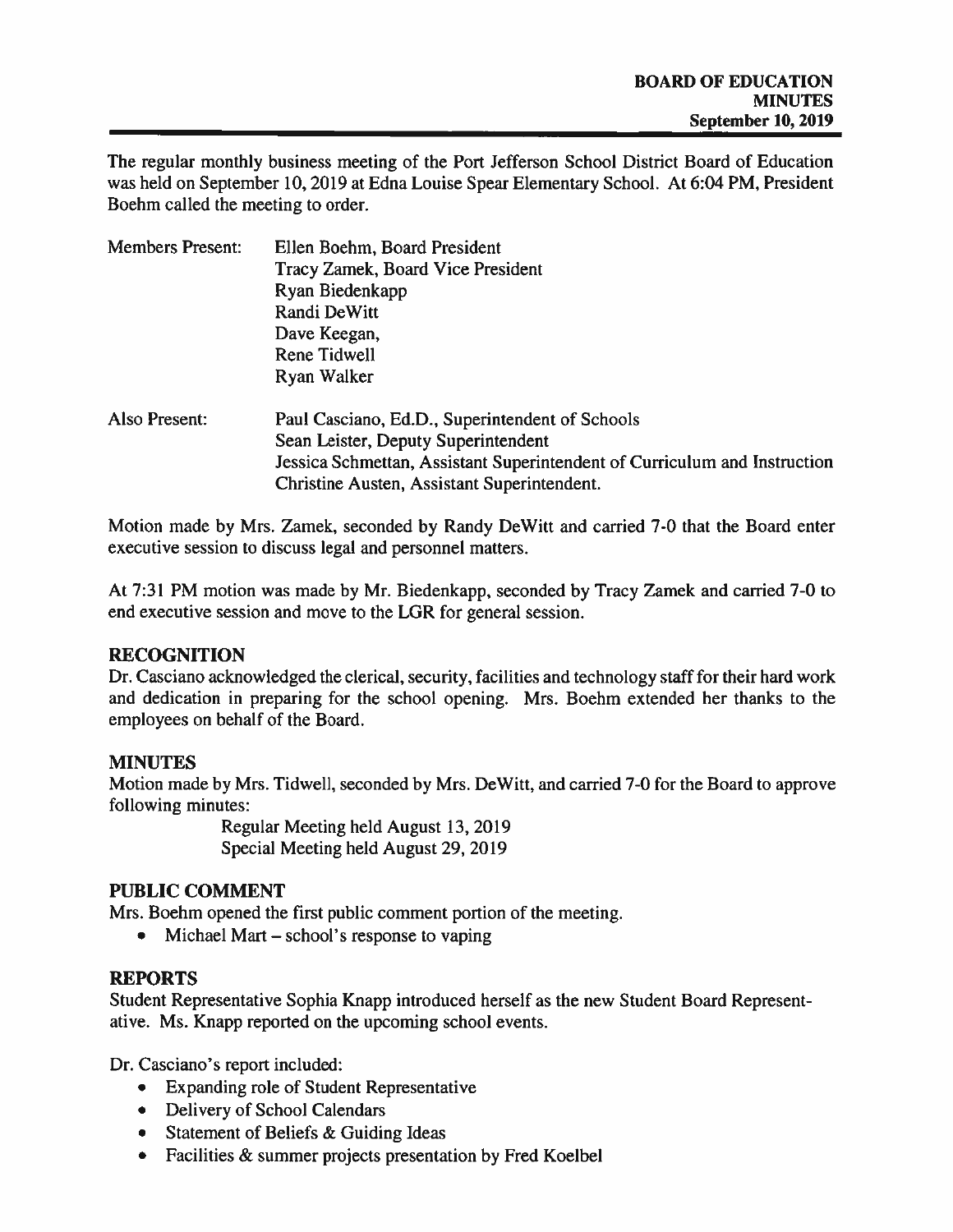Committee reports given as follows:

Mrs. Zamek — Curriculum Committee meeting held on September 10

Mr. Keegan -Finance Committee meeting held on September 9

Mr. Ryan — Facilities Committee meeting held on August 29 (Board walkthrough)

Mrs. Tidwell — Policy Committee meeting held on September 9

Mr. Biedenkapp — Audit Committee first meeting will be held October 1

Other:

Karen Sullivan — SEPTA Report

## BOARD CONSENT AGENDA

PERSONNEL

- • Mrs. Boehm read into the record the addition of the appointment of Ann Schwartz as <sup>a</sup> teacher substitute from Personnel Resolution 11.
- Mr. Walker requested Personnel Resolution 8 be voted on separately.
- Motion made by Mrs. DeWitt, seconded by Mr. Walker and carried 7-0 that as recommended by the Superintendent of Schools, the Board approve Personnel Resolutions numbered 1-7 and 9-Il appearing on the September 10, 2019 consent agenda.
- • Motion was made by Mrs. Zamek, seconded by Mr. Keegan, and carried 5-2 (Mr. Walker and Mrs. Tidewell opposed) that as recommended by the Superintendent of Schools, the Board approve Personnel Resolution 8 appearing on the September 10, 2019 consent agenda.

## FINANCE

• Motion made by Mrs. DeWitt, seconded by Mrs. Zamek and carried 7-0 that as recommended by the Superintendent of Schools, the Board approve Finance Resolution number 1 appearing on the September 10, 2019 consent agenda.

## EDUCATION

 Motion made by Mrs. Zamek, seconded by Mr. Keegan and carried 7-0 that as recommended by the Superintendent of Schools, the Board approve Education Resolution 1 appearing on the September 10, 2019 consent agenda.

## OLD BUSINESS

Mrs. Boehm read into the record the Board Committees for the 2019-2020 school year. Motion made by Mr. Biedenkapp. seconded by Mrs. DeWitt and carried 7-0 to approve the following committees:

| Curriculum Committee:        | Tracy Zamek, Chair  |
|------------------------------|---------------------|
|                              | <b>Randi DeWitt</b> |
|                              | Dave Keegan         |
| <b>Policy Committee:</b>     | Rene Tidwell, Chair |
|                              | <b>Tracy Zamek</b>  |
|                              | Ryan Biedenkapp     |
| <b>Facilities Committee:</b> | Ryan Walker, Chair  |
|                              | Ellen Boehm         |
|                              | Randi DeWitt        |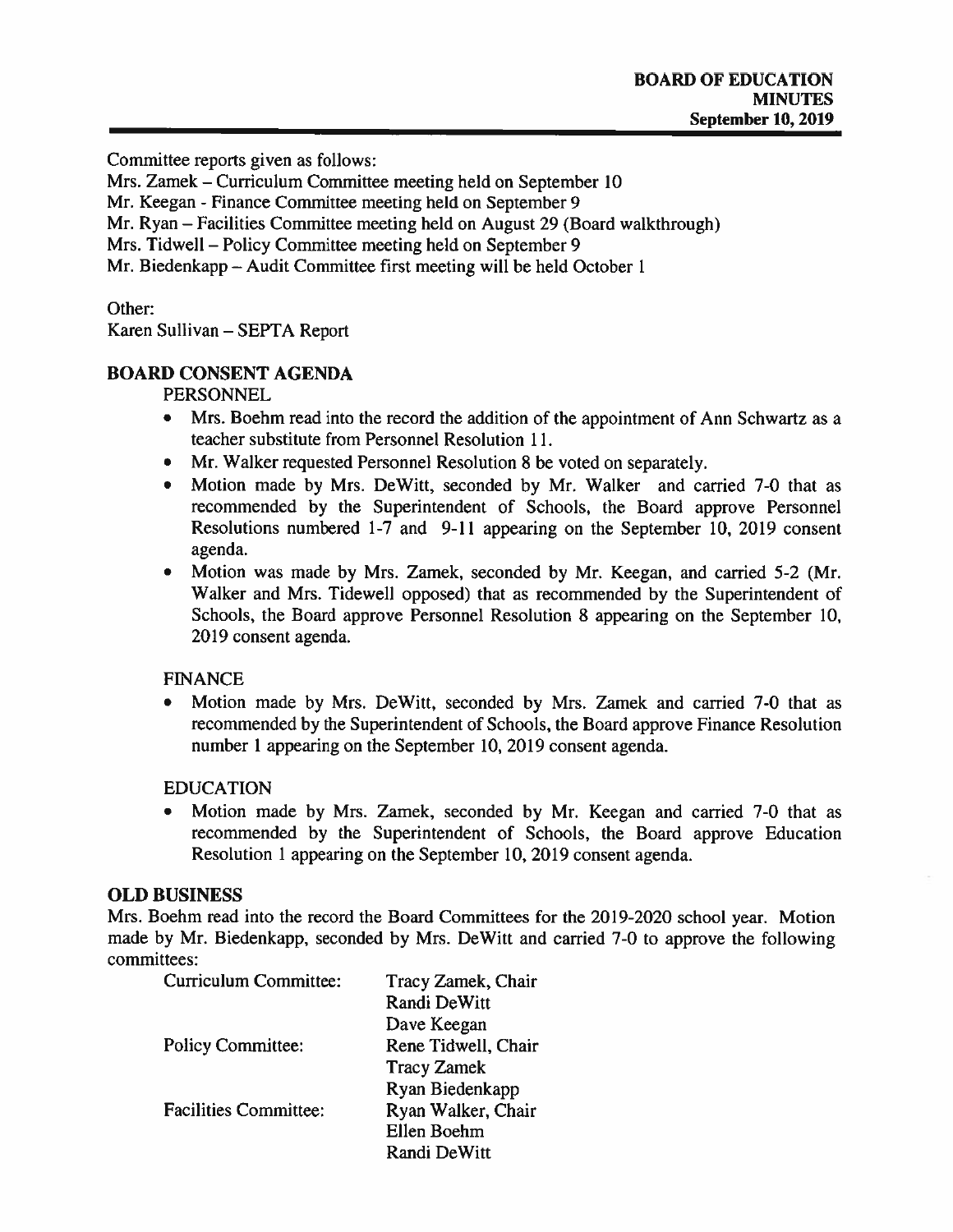| <b>Finance Committee:</b> | Dave Keegan, Chair<br><b>Rene Tidwell</b><br>Ellen Boehm |
|---------------------------|----------------------------------------------------------|
| <b>Audit Committee:</b>   | Ryan Biedenkapp, Chair<br>Ellen Boehm<br>Ryan Walker     |

Dr. Casciano reported on the School Community Partnership.

#### NEW BUSINESS

- $\bullet$  Motion made by Mrs. Tidwell, seconded by Mr. Keegan and carried 7-0 for the following policies be accepted for <sup>a</sup> first reading:
	- Policy 9620, Child Abuse in an Educational Setting presented for first reading
	- - Policy 9620-E. 1, Confidential Report of Allegation Form — presented for first reading
	- Policy 9620-E.2, Child Abuse in an Educational Setting Notice/Reporting Requirements — presented for first reading
- Mrs. Zamek reported on the Homecoming Committee and event schedule.

#### PUBLIC COMMENT

Mrs. Boehm opened up the second public comment portion of the meeting.

- Mr. Arnold Lustig
	- natural weed killer
	- early education with regards to the Constitution and Bill of Rights and climate change
	- school starting times
	- -Newsday article about teacher pay.

#### ADJOURNMENT

At 9:12 PM, motion was made by Mrs. Tidwell, seconded by Mr. Keegan and carried 7-0 to adjourn.

#### CONSENT AGENDA

#### A. Personnel

1. Resignation — Office Assistant

The Board accepts the resignation of Kristin Laudicina, as an Office Assistant, effective November 4, 2019.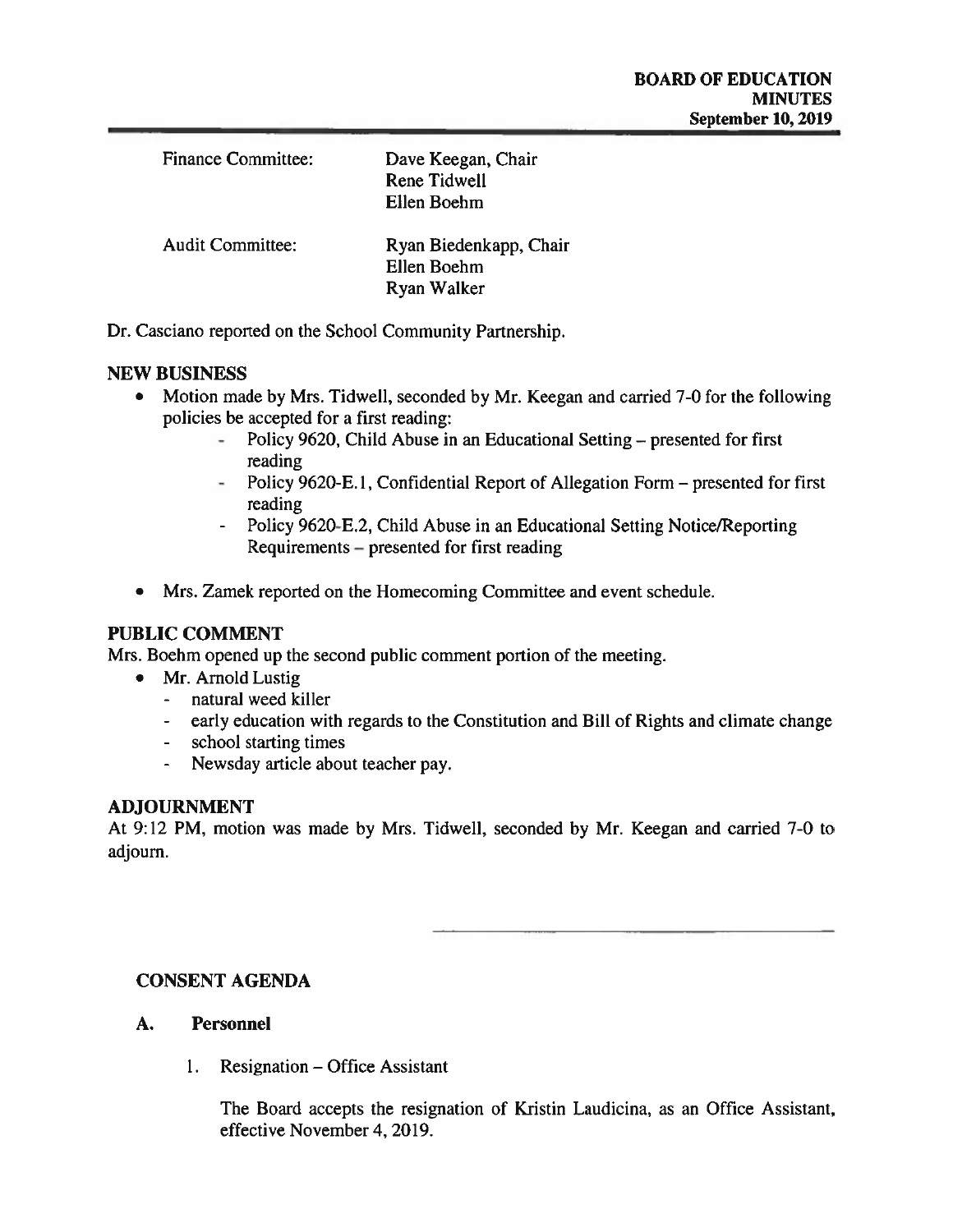2. Volunteer — Coach

The Board approves the appointment of Kenneth Cobb as <sup>a</sup> volunteer coach for varsity, junior varsity and middle school football, for the 2019-2020 school year, in accordance with the negotiated agreemen<sup>t</sup> with the Port Jefferson Teachers' Association, contingent upon possession of Temporary Coaching License, First Aid, and CPR certifications.

3. Appointment – Impartial Hearing Officer

The Board approves the appointment of Regina E. Brandow as an Impartial Hearing Officer, in accordance with the NYSED NYCRR Sections 200.2 (e) and 200.5 (j) procedure.

4. Administrators Extra Duties

The Board approves the following administrators for extra duties for the 2019-2020 school year, in accordance with the negotiated agreemen<sup>t</sup> between the District and the Port Jefferson Administrators Association:

> Guidance K- 12— Eric Haruthunian Academic Intervention Services (AIS) - Amy Laverty

5. Co-curricular Appointment — High School

The Board approves the following co-curricular appointments for the 2019-2020 school year, pending minimum enrollment requirements in accordance with the negotiated agreemen<sup>t</sup> with the Port Jefferson Teachers' Association:

Earl L. Vandermeulen High School

Rescind - Robotics Club - Brian Chalmers

Appoint -Robotics Club -Brian Chalmers and Robert Dunlop (co- advisors)

Rescind - Senior Class Advisor - Kathi Galvin

Appoint -Senior Class Advisor -Kathi Galvin and Megan Lavin (co-advisors)

Appoint -STEM -Jonathan Maletta

Appoint -LISEC -Jonathan Maletta

Additional Class Assignment

The Board approves the following extra class assignment for the 2019-2020 school year in accordance with the negotiated agreemen<sup>t</sup> with the Port Jefferson Teachers' Association: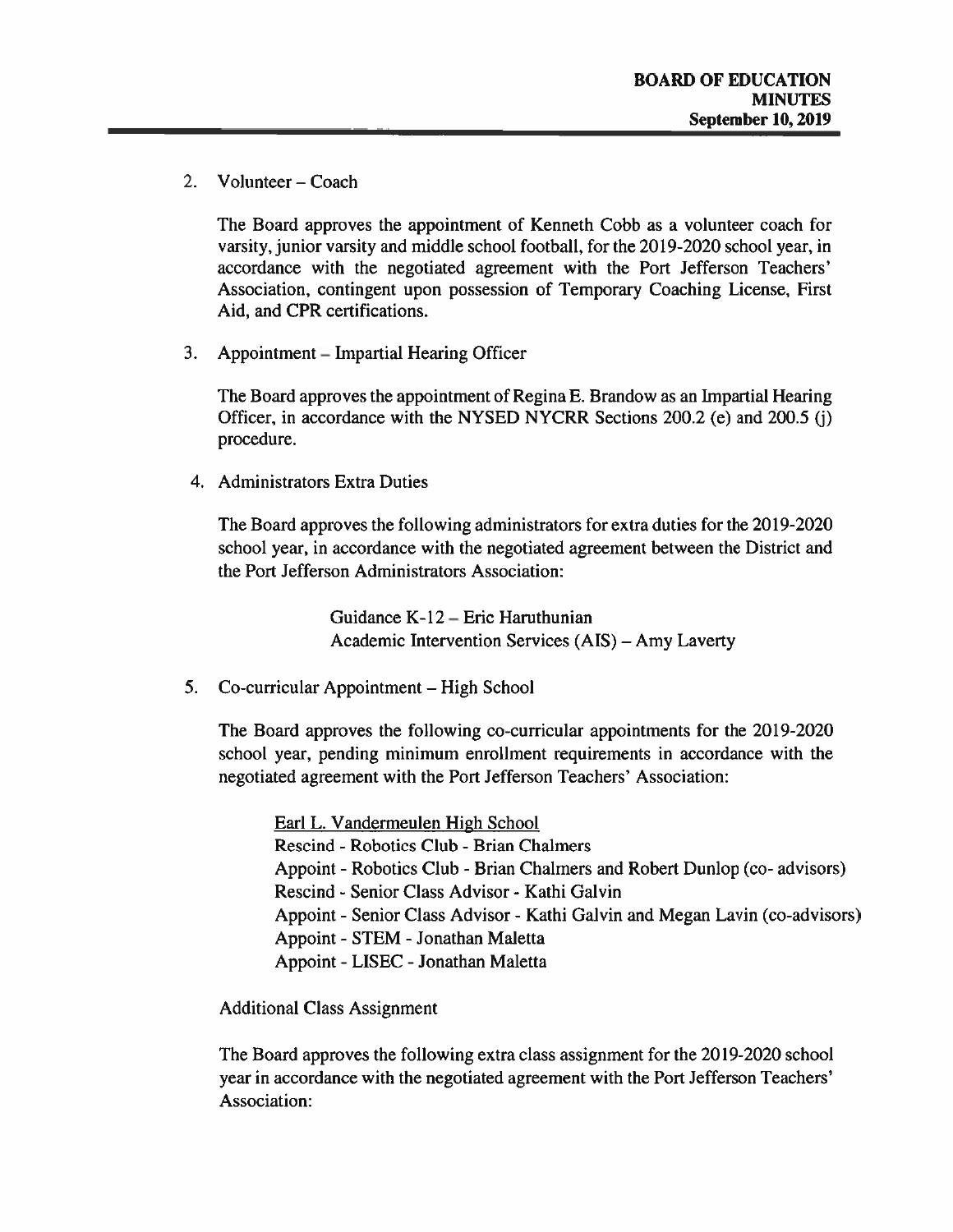Charles Hafner — High School Physics (One extra section of Regents Physics every day for the full year)

6. Appointment — Custodial Worker I

The Board approves the appointment of Elijah Brown as <sup>a</sup> Custodial Worker I, effective on or about September 11, 2019, in accordance with the Suffolk County Civil Service Department and the negotiated agreemen<sup>t</sup> with the Port Jefferson Custodial Workers Unit.

7. Appointment — Guard

The Board approves the appointment of Steven Brideson, as a .7 FTE Guard, effective on or about September 11, 2019, in accordance with the Suffolk County Civil Service Department and the negotiated agreemen<sup>t</sup> with the Port Jefferson Custodial Workers Unit, subject to fingerprint clearance by NYSED.

8. Appointment — Community Fitness Instructor

The Board approves the appointment of Hope Post as <sup>a</sup> Community Fitness Instructor for the 20 19-2020 school year, at the rate of \$20.00 per hour, contingent upon First Aid and CPR certifications.

9. Appointment — Substitutes

The Board approves the following substitute appointments for the 2019-2020 school year:

Joan Sandstrom

Teacher Teacher Aide Megan Larsen Courtney Loehr Heather Sager Georgia Poulianos

Teaching Assistant Maribeth Siskind

10. Appointment — Substitute

The Board approves the following substitute appointment for the 2019-2020 school year:

#### Teacher Ann Schwartz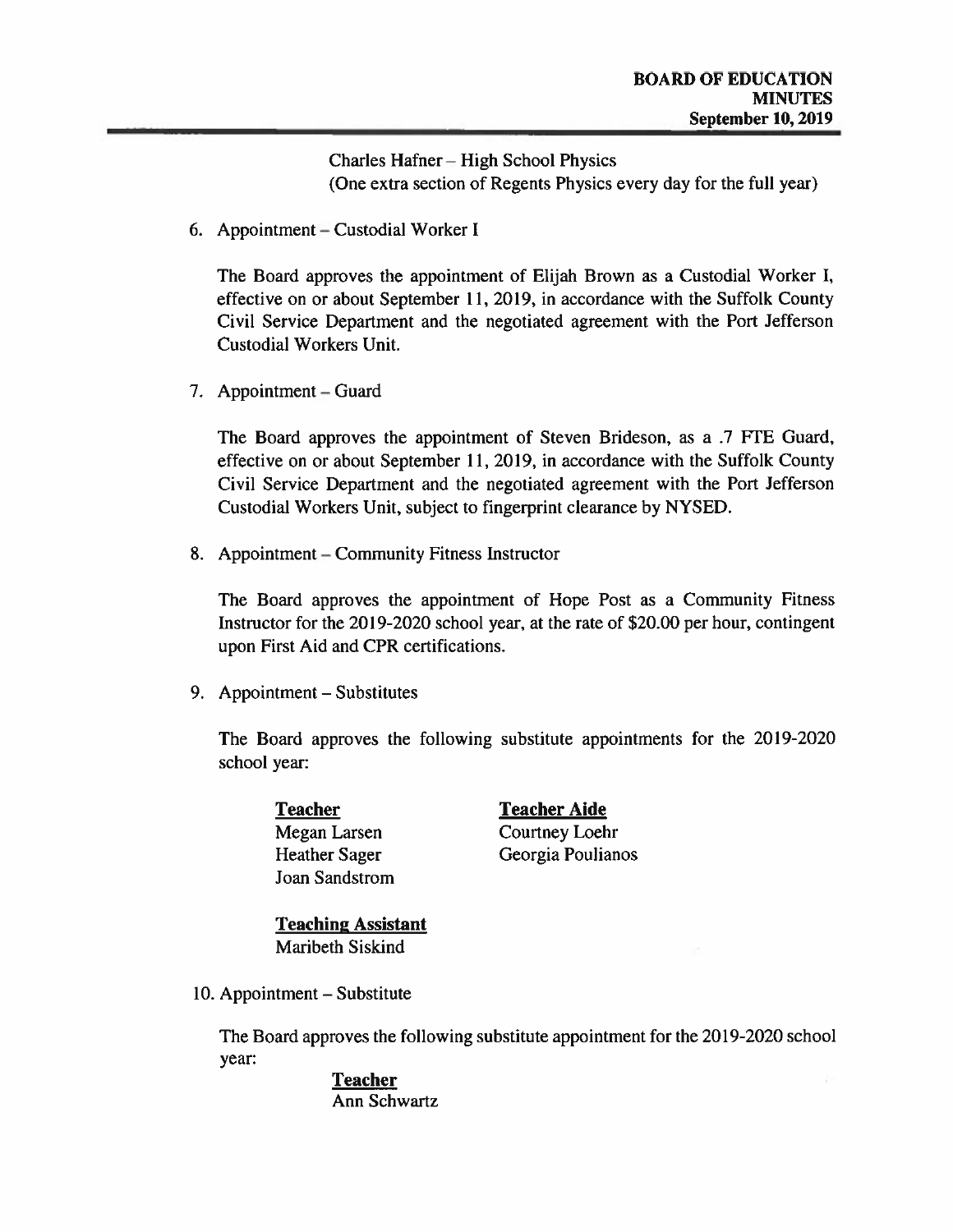#### B. Finance

1. Financial Reports The Board approves the following financial reports:

> Claims Audit Report - Month of June Cash Flow Analysis - Month of June Fund Balance Projection New Budget Transfers June Warrants & Treasurer Reports

| <b>Fund Name</b>     | Warrant#     |
|----------------------|--------------|
| <b>General Fund</b>  | 72-76, 78-80 |
| School Lunch Fund    | $11 - 13$    |
| <b>Federal Fund</b>  | 34-35, 37-41 |
| <b>Capital Fund</b>  | $25 - 27$    |
| Trust & Agency       | $15 - 20$    |
| Payroll              | 30-35        |
| Scholarship Fund     | No Warrants  |
| <b>CD</b> Investment | No Warrants  |

Trial Balance -July 2018— June 30, 2019 Revenue Budget Status -July 2018-June 2019 Appropriation Status Report -July 2018-June 2019 Budget Transfers - Month of June Extra Classroom Activity Reports — June 2019 Approved Fundraisers

## C. Facilities & Operations

#### D. Education

1. Committees on Special Education

The Board approves the recommendations of the Committees on Special Education for meetings held: August 1,7,20, 2019.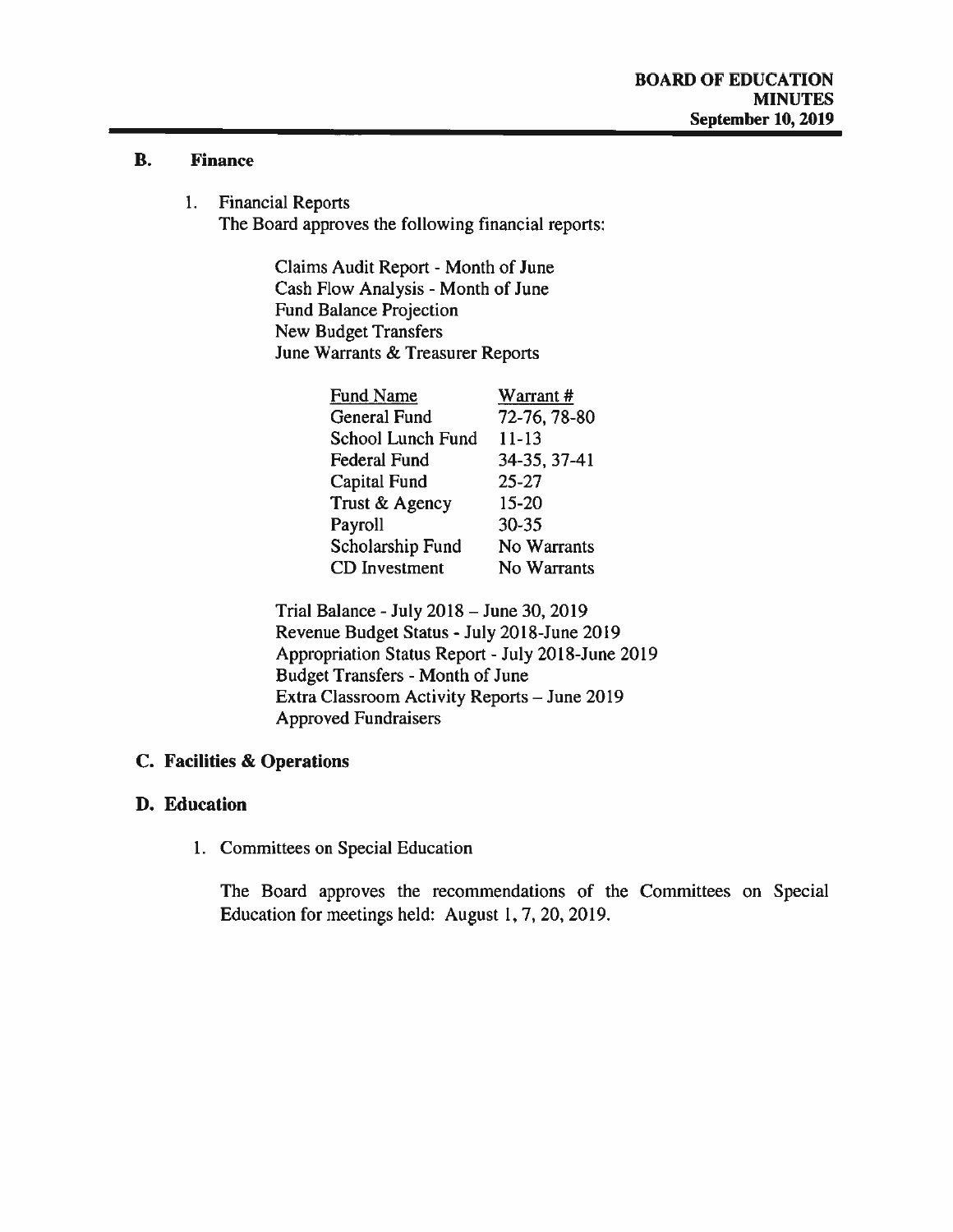# 9620 - CHILD ABUSE IN AN EDUCATIONAL SETTING

Board of Education recognizes that children have the right to an educational setting that does not threaten their physical and emotional health and development. Child abuse by school personnel and school volunteers violates this right and therefore is strictly prohibited.

Allegations of child abuse by school personnel and school volunteers shall be reported in accordance with the requirements of Article 23-B of the Education Law.

## Required Reporters

Any person holding any of the following positions shall be required to promptly report written and oral allegations of child abuse by an employee or volunteer in an educational setting:

- •school administrator
- teacher
- . school nurse
- •school guidance counselor
- school psychologist
- school social worker  $\bullet$
- other school personnel required to hold <sup>a</sup> teaching or administrative license or certificate
- licensed and registered <sup>p</sup>hysical therapist
- licensed and registered occupational therapist
- licensed and registered speech-language pathologist
- teacher aide
- •school resource officer
- school board member
- • any staff whose duties involve direct student contact and who is paid either by <sup>a</sup> school district or contracted to provide transportation services to children;
- or who is an employee of a contracted service provider or worker placed within the school under a public assistance employment program, pursuan<sup>t</sup> to title nine-B of article five of the social services law.

For purposes of this policy, persons holding these positions shall be referred to as "required reporters."

#### **Definitions**

"Administrator" or "school administrator" shall mean <sup>a</sup> principal of, or the equivalent title, in <sup>a</sup> public school, charter school or board of cooperative educational services, or other chief school officer.

"Child" means a person under the age of 21 enrolled in a New York State school district, other than New York City.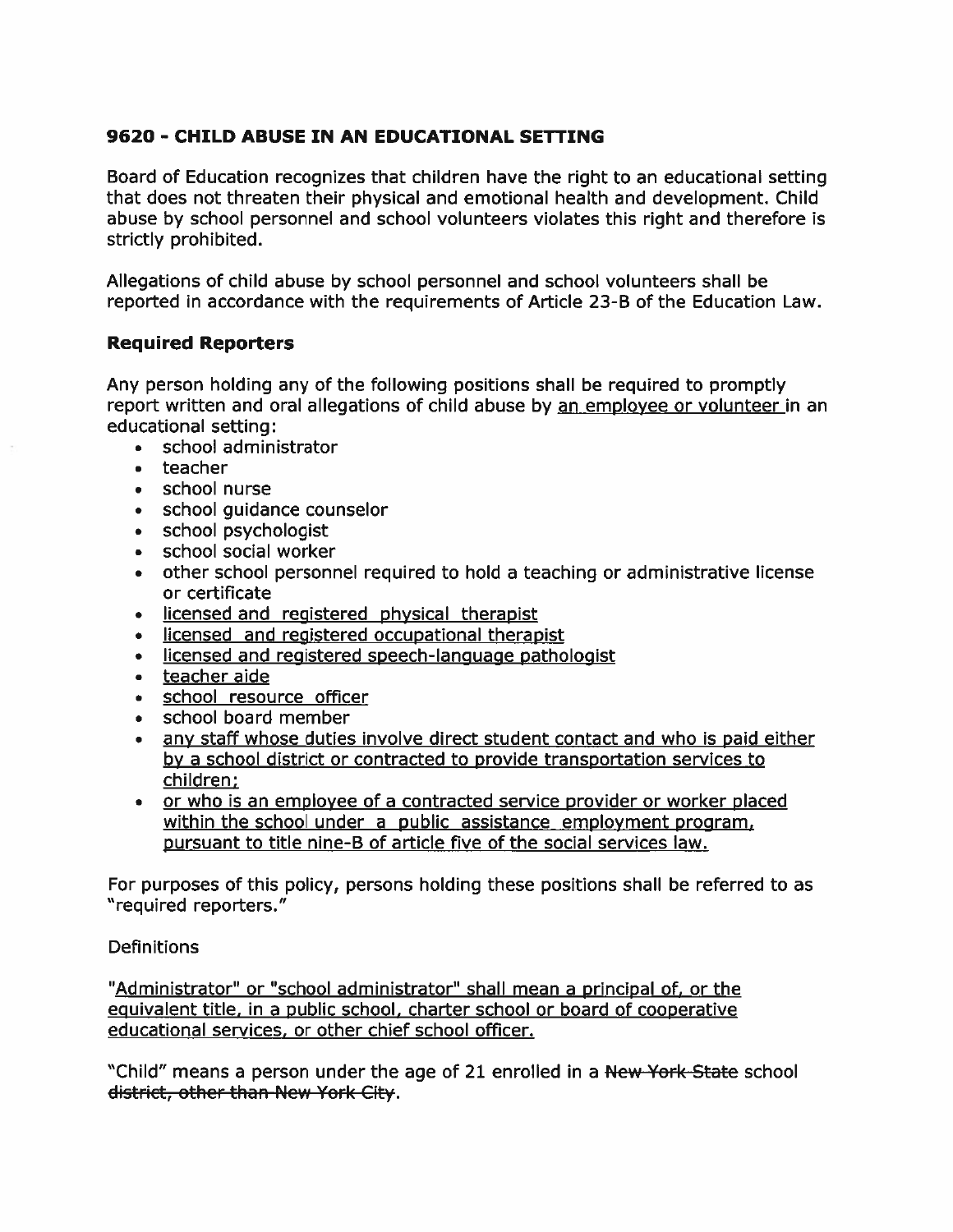"Child abuse" means any one of the following acts committed in an educational setting by an employee or volunteer against <sup>a</sup> child:

- intentionally or recklessly inflicting physical injury, serious physical injury or death; or
- intentionally or recklessly engaging in conduct that creates <sup>a</sup> substantial risk of physical injury, serious physical injury or death; or
- any child sexual abuse as prohibited by sections 130 or 235 of the Penal Law; or
- the commission or attempted commission against <sup>a</sup> child of the crime of disseminating indecent materials to minors pursuan<sup>t</sup> to Article 235 of the Penal Law.

"Educational setting" means the buildings and grounds of the district school, the vehicles provided by directly or by contract the district school to transport for the transportation of students to and from school buildings, field trips, co-curricular and extra-curricular activities both on and off school district grounds, all co-curricular and extra-curricular activity sites, and any other location where direct contact between an employee and volunteer and <sup>a</sup> child has allegedly occurred.

"Employee" means any person who is receiving compensation from a school district. Additionally, for the purpose of this policy, one whose duties involve direct student contact and is receiving compensation from any person or entity that contracts with <sup>a</sup> school to provide transportation services to children or is an employee of <sup>a</sup> contracted service provider or worker <sup>p</sup>laced within the school under <sup>a</sup> public assistance employment program, pursuan<sup>t</sup> to title nine-B of article five of the social services law, whereby such services performed by such person involve direct student contact.

"Law enforcement authorities" means any officer or office of municipal. sheriffs, or division of the state police department.

"Parent" means either both of <sup>a</sup> child's parents or other persons legally responsible for the child.

"School" generally means any school district, public school, charter school, non public school board of cooperative educational series or special act school district and additional entities as defined by section 1125(10) of Education Law.

"Volunteer" means any person, other than an employee, who has direct student contact and provides services to <sup>a</sup> school or school district which involve direct student contact and who provides services to any person or entity which contracts with <sup>a</sup> school to provide transportation services to children

# Reporting Requirements

In any case where <sup>a</sup> written or oral allegation of child abuse by an employee or volunteer in an educational setting is made to <sup>a</sup> required reporter, the required reporter shall: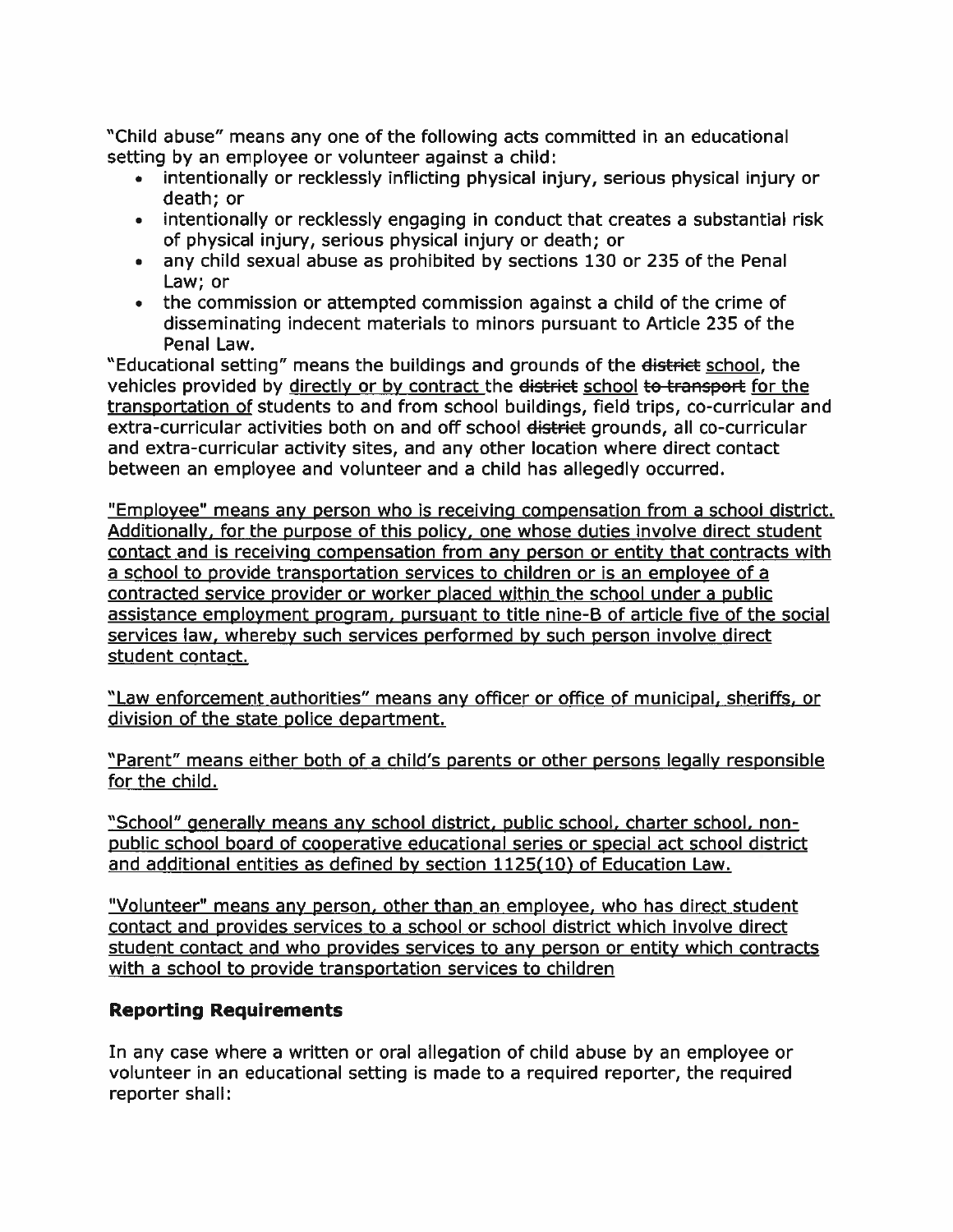1. promptly complete the required State Education Department repor<sup>t</sup> form; and

2. personally deliver it to the Principal of the school in which the child abuse allegedly occurred.

If the allegation involves <sup>a</sup> child who was allegedly abused by an employee or <sup>a</sup> volunteer of <sup>a</sup> school in another school district, the required reporter must promptly forward the repor<sup>t</sup> form to the Superintendent of the district of attendance and the Superintendent of the school district where the abuse allegedly occurred (if different).

If an allegation is made to <sup>a</sup> school bus driver employed by <sup>a</sup> person or entity that contracts with <sup>a</sup> school to provide transportation services to children that <sup>a</sup> child has been subjected to child abuse by an employee or volunteer in an educational setting, such driver shall promptly report to his or her supervisor.

If an allegation is made to <sup>a</sup> supervisor of <sup>a</sup> school bus driver employed by <sup>a</sup> person or entity that contracts with <sup>a</sup> school to provide transportation services to children, that <sup>a</sup> child has been subjected to child abuse by an employee or volunteer in an educational setting, such supervisor shall promptly complete <sup>a</sup> written repor<sup>t</sup> on the attached form (9620-E.1) and shall personally deliver it to the school district superintendent employed by the school district where the child abuse occurred.

If an allegation is made which involves <sup>a</sup> school that is not <sup>a</sup> school district or public school, the appropriate school administrator or administrators, in addition to any appropriate superintendent of schools, shall be notified if the allegation. Upon receiving <sup>a</sup> written report, the Principal shall determine whether there is reasonable suspicion to believe that an act of child abuse has occurred. In those circumstances where the Superintendent receives the written repor<sup>t</sup> directly, he or she will be responsible for making the reasonable suspicion determination.

In any case where the employee allegation is being made against is the superintendent, the repor<sup>t</sup> of such allegations shall be made to President of the Board of Education.

If the Principal/Superintendent determines there is reasonable suspicion to believe that an act of child abuse has occurred, he or she shall promptly notify the paren<sup>t</sup> of the alleged child victim (assuming that the paren<sup>t</sup> is not the person who originally reported the alleged abuse) that an allegation of child abuse in an educational setting has been made and promptly provide the paren<sup>t</sup> with the written statement setting forth parental rights, responsibilities and procedures prepared in accordance with the Regulations of the Commissioner of Education.

If the person making the allegation of abuse is someone other than the child or the child's parent, the Principal/Superintendent shall contact the person making the repor<sup>t</sup> to learn the source and basis for the allegation.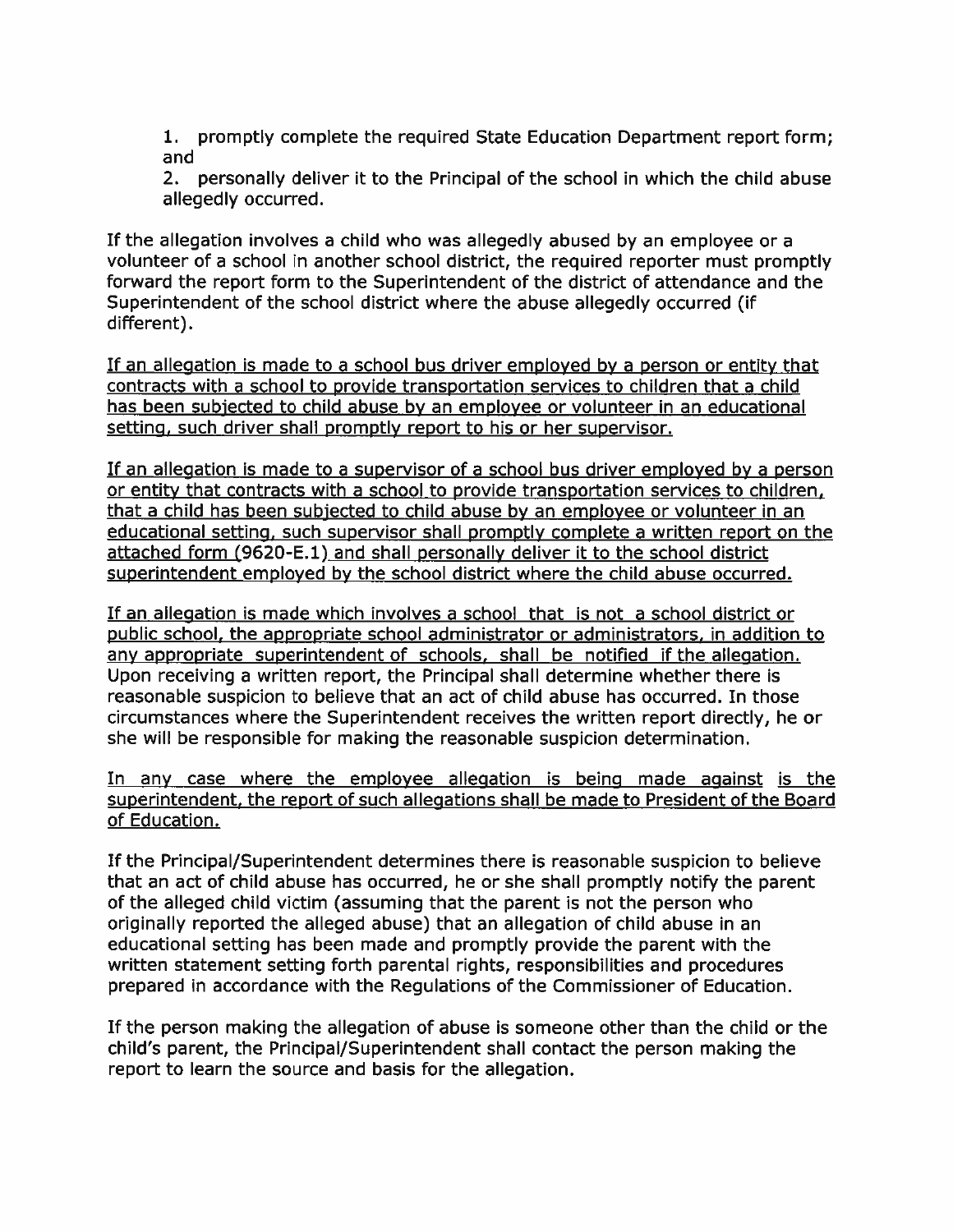The Principal shall also promptly provide <sup>a</sup> copy of the written repor<sup>t</sup> to the Superintendent and send <sup>a</sup> copy to the appropriate law enforcement authorities. In no event shall the Principal delay in sending the repor<sup>t</sup> to law enforcement because of an inability to contact the Superintendent.

The Superintendent shall send to the Commissioner of Education any written repor<sup>t</sup> forwarded to the local law enforcement authorities where the employee or volunteer alleged to have committed an act of child abuse holds <sup>a</sup> certification or license issued by the department.

#### Rights of Employees and Volunteers

Any employee or volunteer against whom an allegation of child abuse has been made and against whom the district intends to take adverse action shall be entitled to receive <sup>a</sup> copy of the repor<sup>t</sup> and to respond to the allegations. In addition, such persons are entitled to seek disclosure of reports involving them under the Freedom of Information Law.

## Confidentiality

All reports, photographs, and other written material submitted pursuan<sup>t</sup> to this policy and Article 23-B of the Education Law shall be confidential and may not be redisclosed excep<sup>t</sup> to law enforcement authorities involved in investigating the alleged abuse or excep<sup>t</sup> as expressly authorized by law or pursuan<sup>t</sup> to <sup>a</sup> courtordered subpoena. The Principal and Superintendent shall exercise reasonable care to preven<sup>t</sup> unauthorized disclosure.

Willful disclosure of <sup>a</sup> written record required to be kept confidential to <sup>a</sup> person not authorized to receive or review such record is <sup>a</sup> class A misdemeanor.

## **Penalties**

Willful failure of an employee to prepare and submit <sup>a</sup> written repor<sup>t</sup> of alleged child abuse required by Article 23-B of the Education Law shall be <sup>a</sup> class A misdemeanor.

Willful failure of any Principal or Superintendent to submit <sup>a</sup> written repor<sup>t</sup> of alleged child abuse to an appropriate law enforcement authority, as required by Article 23-B of the Education Law, shall be <sup>a</sup> class A misdemeanor. In addition, the Commissioner of Education may, following an administrative determination, impose <sup>a</sup> civil penalty of up to five thousand dollars on any administrator who fails to submit <sup>a</sup> repor<sup>t</sup> of child abuse to an appropriate law enforcement authority.

The law further prohibits any Principal or Superintendent from agreeing to withhold from the appropriate law enforcement authorities, <sup>a</sup> superintendent or the Commissioner of Education, where appropriate, an allegation of child abuse in an educational setting on the par<sup>t</sup> of any employee or volunteer as required by law, in return for the resignation or voluntary suspension of the alleged perpetrator.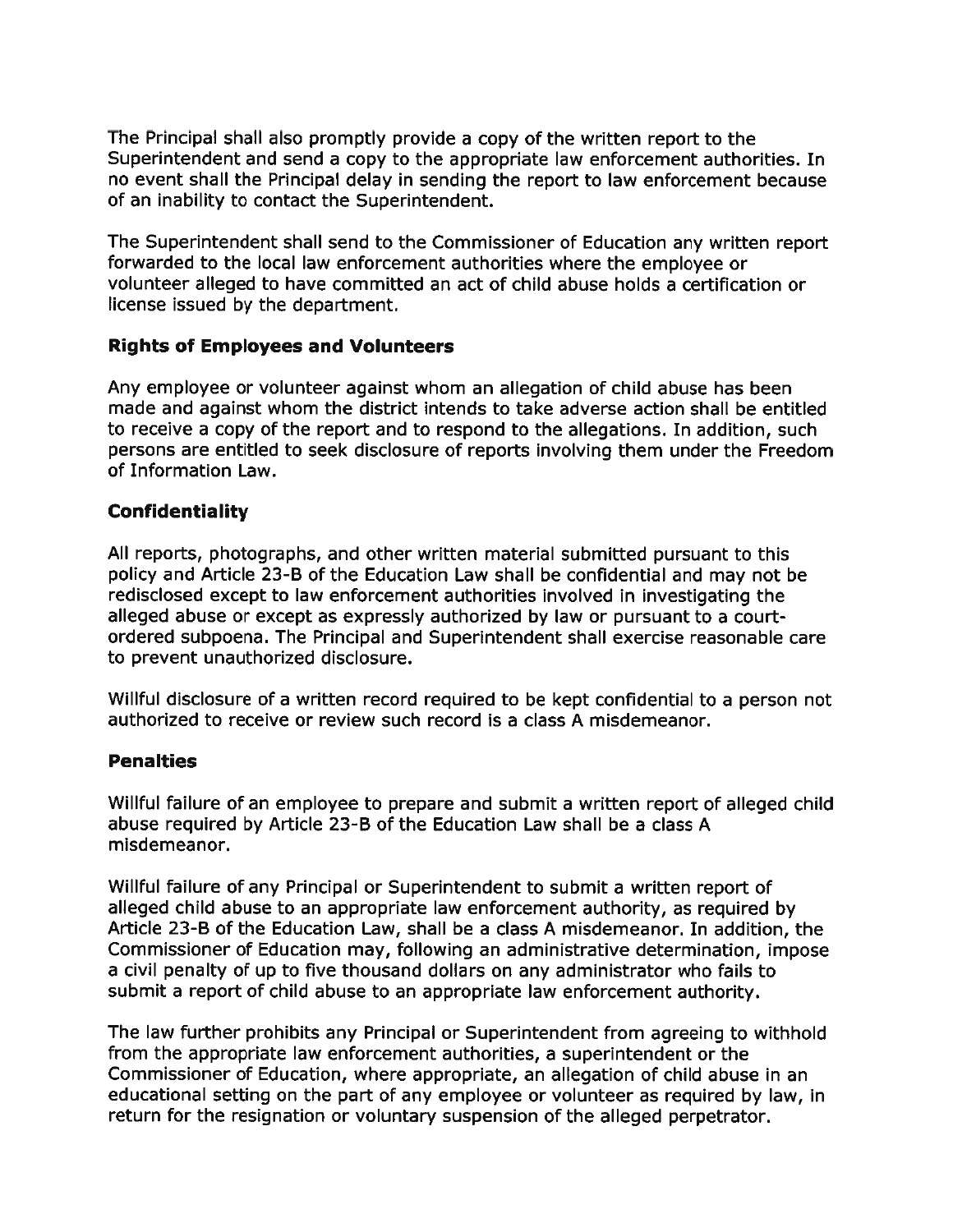Violation of this prohibition can result in <sup>a</sup> class E felony charge and <sup>a</sup> civil penalty of up to \$20,000.

## Record Retention

Any repor<sup>t</sup> of child abuse by an employee or volunteer that does not result in <sup>a</sup> criminal conviction shall be expunged from the records kept by the district with respec<sup>t</sup> to the subject of the repor<sup>t</sup> after five years from the date the repor<sup>t</sup> was made.

## **Training**

The Superintendent shall be responsible for establishing and implementing on an ongoing basis <sup>a</sup> training program for all current and new required reporters on the procedures required under Article 23-B. The program shall include at a minimum all the elements specified in Commissioner's regulations. include information regarding the physical and behavioral indicators of child abuse and maltreatment, reporting requirements including but not limited to, when and how <sup>a</sup> repor<sup>t</sup> must be made, what other actions the reporter is can and should take, the legal protections afforded reporters, and the consequences for failing to report, and any other elements as specified in Commissioner's regulations.

Further, all persons employed on or after July 1, 2019 as <sup>a</sup> school bus driver employed by any person or entity that contracts with <sup>a</sup> school to provide transportation services to children shall be required to complete two hours of coursework or training (from an approved provider) regarding the identification and reporting of child abuse and maltreatment. The coursework or training shall include information regarding the physical and behavioral indicators of child abuse and maltreatment, reporting requirements including but not limited to, when and how <sup>a</sup> repor<sup>t</sup> must be made, what other actions the reporter is can and should take, the legal protections afforded reporters, and the consequences for failing to report. Each employee in such titles shall provide the school administrator of the school with documentation showing that he or she completed the required training. In addition, each school bus driver shall provide such contracting person or entity with documentation showing that he or she completed the required training. The department shall be authorized to reques<sup>t</sup> such records on <sup>a</sup> periodic basis and may publish <sup>a</sup> list of any persons or schools who are not in compliance with this subdivision on its website.

The coursework or training required by this section shall not apply to those persons already required to undergo coursework or training regarding the identification and reporting of child abuse and maltreatment pursuan<sup>t</sup> to sections three thousand three and three thousand four of this chapter.

Ref: Education Law §§1125-1133

Penal Law §§130, 235, 263 8 NYCRR §100.2 (hh) (Reporting of Child Abuse in an Educational Setting) Appeal of S.S., 42 EDR 273 (2003)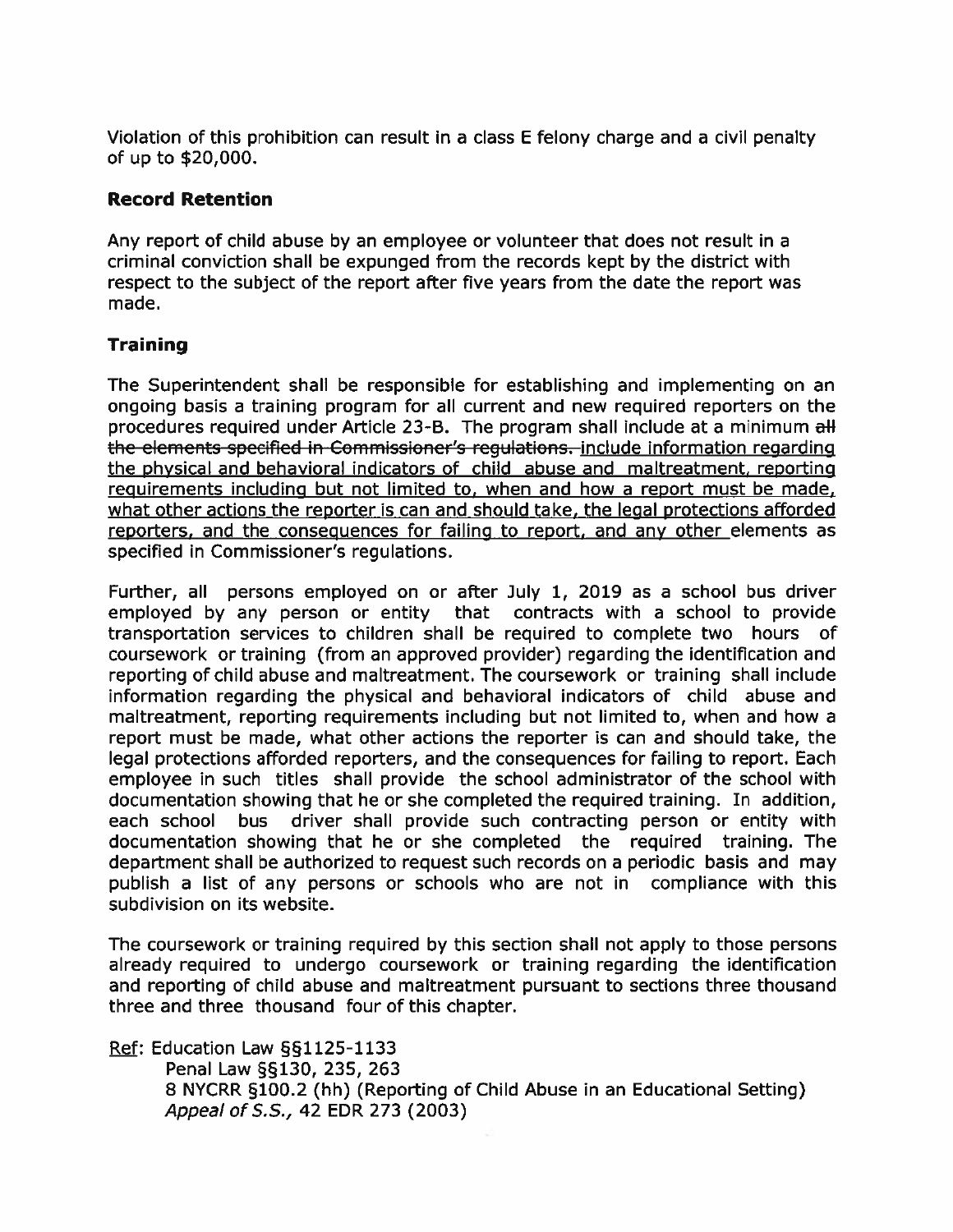Note: Policy added

Presented for:

 $\langle \hat{z}_\mathrm{eff} \rangle$ 

 $\frac{d\Gamma}{\Gamma(\tau)}$ 

Revisions & first reading — 9/10/19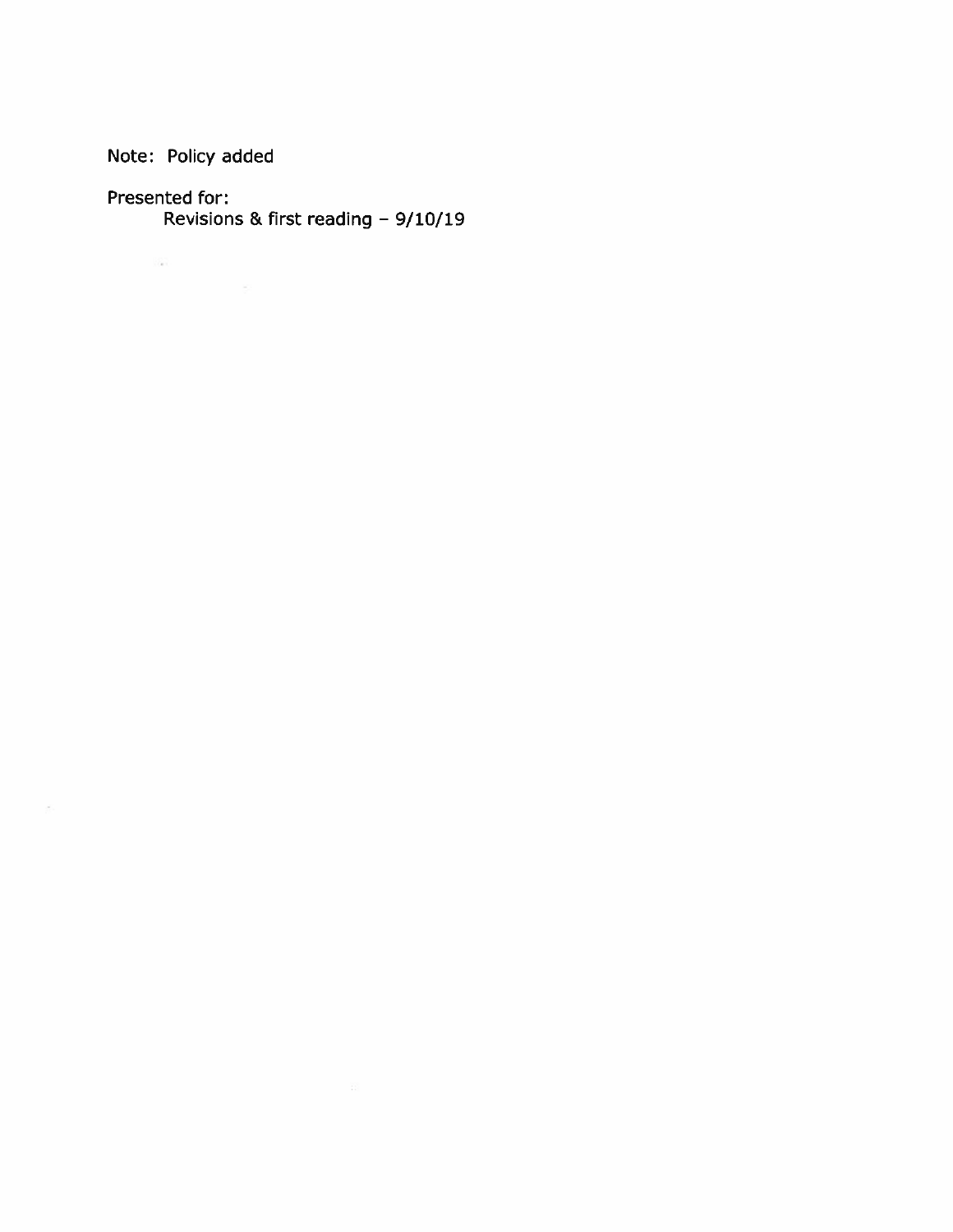# CONFIDENTIAL REPORT OF ALLEGATION FORM

| <b>CONFIDENTIAL REPORT OF ALLEGATION</b>                                                                                                                                                                                                                                                     |                                               |
|----------------------------------------------------------------------------------------------------------------------------------------------------------------------------------------------------------------------------------------------------------------------------------------------|-----------------------------------------------|
| <b>SUBJECT CHILD</b>                                                                                                                                                                                                                                                                         | <b>PARENT OF SUBJECT CHILD</b>                |
|                                                                                                                                                                                                                                                                                              |                                               |
| First<br>Last<br>МI                                                                                                                                                                                                                                                                          | Address (if different) Address (if different) |
| Grade Sex (M, F, Unknown)                                                                                                                                                                                                                                                                    |                                               |
| Age or Birthday (Mo/Day/Yr)                                                                                                                                                                                                                                                                  |                                               |
| SOURCE OF ALLEGATION (Check as Appropriate)                                                                                                                                                                                                                                                  |                                               |
| Child Parent Other - Name                                                                                                                                                                                                                                                                    | Relationship to Child (if any)                |
| ALLEGED PERPETRATOR (EMPLOYEE OR VOLUNTEER)                                                                                                                                                                                                                                                  |                                               |
|                                                                                                                                                                                                                                                                                              |                                               |
| School Building School Position                                                                                                                                                                                                                                                              |                                               |
|                                                                                                                                                                                                                                                                                              |                                               |
| <b>SPECIFIC ALLEGATION</b>                                                                                                                                                                                                                                                                   |                                               |
| Use this space to provide information to describe or explain the circumstances surrounding the allegation.<br>(attach additional sheets if necessary)                                                                                                                                        |                                               |
| <b>REPORTER INFORMATION</b>                                                                                                                                                                                                                                                                  |                                               |
| Name                                                                                                                                                                                                                                                                                         |                                               |
| Relationship to Child (if any)_<br>Teacher _______ School Guidance Counselor ______ School Nurse _______ School Psychologist<br>Administrator ______ School Board Member ______ School Social Worker<br>School personnel required to hold teaching or administrator license or certification |                                               |
|                                                                                                                                                                                                                                                                                              |                                               |
|                                                                                                                                                                                                                                                                                              |                                               |
|                                                                                                                                                                                                                                                                                              |                                               |
| FOR ADMINISTRATOR USE ONLY<br>Reasonable Suspicion __________Yes __________No                                                                                                                                                                                                                | FOR SUPERINTENDENT OF SCHOOL USE ONLY         |

| FOR ADMINISTRATOR USE ONLY                          | FOR SUPERINTENDENT OF SCHOOL USE ONLY            |  |
|-----------------------------------------------------|--------------------------------------------------|--|
| Reasonable Suspicion _____________Yes<br><b>No</b>  | - No                                             |  |
| Date Submitted to Superintendent                    | Date Submitted to Law Enforcement                |  |
| Name/Signature                                      | Name/Signature                                   |  |
| Date Submitted to Law Enforcement<br>Name/Signature | Date Submitted to Commissioner<br>Name/Signature |  |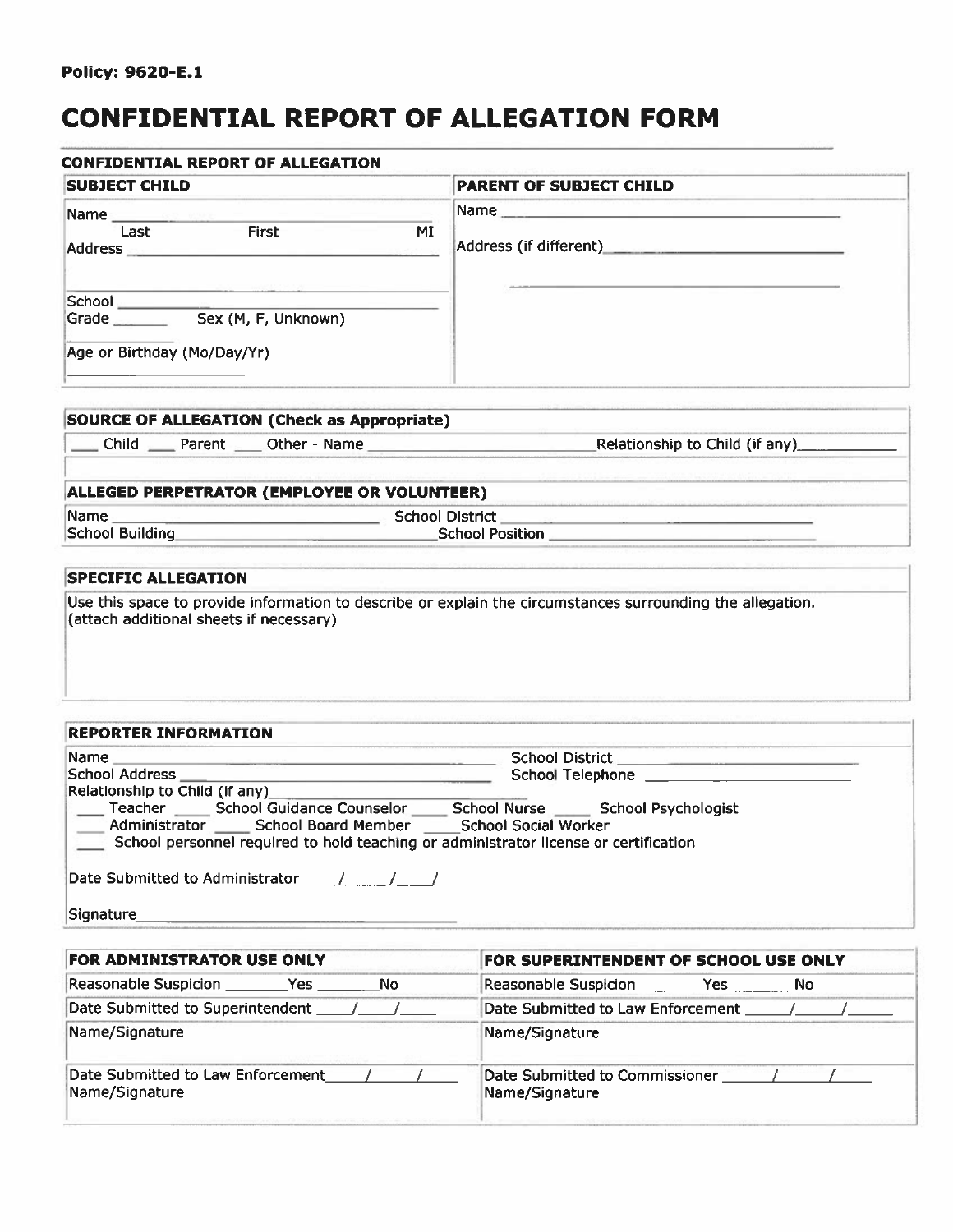# Child Abuse in an Educational Setting Definitions

## Child Abuse in an Educational Setting Definitions

Full definitions as contained in §1125 of Article 23-B, Title I of the Education Law

- 1. "Child abuse" shall mean any of the following acts committed in an educational setting by an employee or volunteer against <sup>a</sup> child: (a) intentionally or recklessly inflicting physical injury, serious physical injury or death, or (b) intentionally or recklessly engaging in conduct which creates <sup>a</sup> substantial risk of such physical injury, serious physical injury or death, or (c) any child sexual abuse as defined in this section, or (d) the commission or attempted commission against <sup>a</sup> child of the crime of disseminating indecent materials to minors pursuan<sup>t</sup> to article two hundred thirty-five of the penal law.
- 2. "Child" means <sup>a</sup> person under the age of 21 enrolled in <sup>a</sup> school
- 3. "Employee" shall mean any person: (i) who is receiving compensation from <sup>a</sup> school or (ii) whose duties involve direct student contact and (a) who is receiving compensation from any person or entity that contracts with <sup>a</sup> school to provide transportation services to children, or (b) who is an employee of <sup>a</sup> contracted service provider or worker placed within the school under <sup>a</sup> public assistance employment program, pursuan<sup>t</sup> to title nine-B of article five of the social services law, and consistent with the provisions of such title for the provision of services to such school, its students or employees directly or through contract.
- 4. "Volunteer" shall mean any person, other than an employee, who has direct student contact and: (i) provides services to <sup>a</sup> school, or (ii) provides services to any person or entity that contracts with <sup>a</sup> school to provide transportation services to children.
- 5. "Educational setting" shall mean the building and grounds of <sup>a</sup> school, the vehicles provided directly or by contract\_by the school for the transportation of students to and from school buildings, field trips, co-curricular and extra-curricular activities both on and off school grounds, all co-curricular and extra-curricular activity sites, and any other location where direct contact between an employee or volunteer and <sup>a</sup> child has allegedly occurred.
- 6. "Administrator" or "school administrator" shall mean <sup>a</sup> principal of <sup>a</sup> school, or other chief school officer.
- 7. "School" shall include <sup>a</sup> school district, public school, charter school, nonpublic school, board of cooperative educational services, special act school district as defined in section four thousand one of this chapter, approved preschool special education program pursuan<sup>t</sup> to section forty-four hundred ten of this chapter, approved private residential or non-residential school for the education of students with disabilities including private schools established under chapter eight hundred fifty-three of the laws of nineteen hundred seventy-six, or state-operated or state supported school in accordance with article eighty-five, eighty-seven or eighty eight of this chapter.
- 8. "Law enforcement authorities" shall mean <sup>a</sup> municipal police department, sheriff's department, the division of state police or any officer thereof. Notwithstanding any other provision of law, law enforcement authorities shall not include any child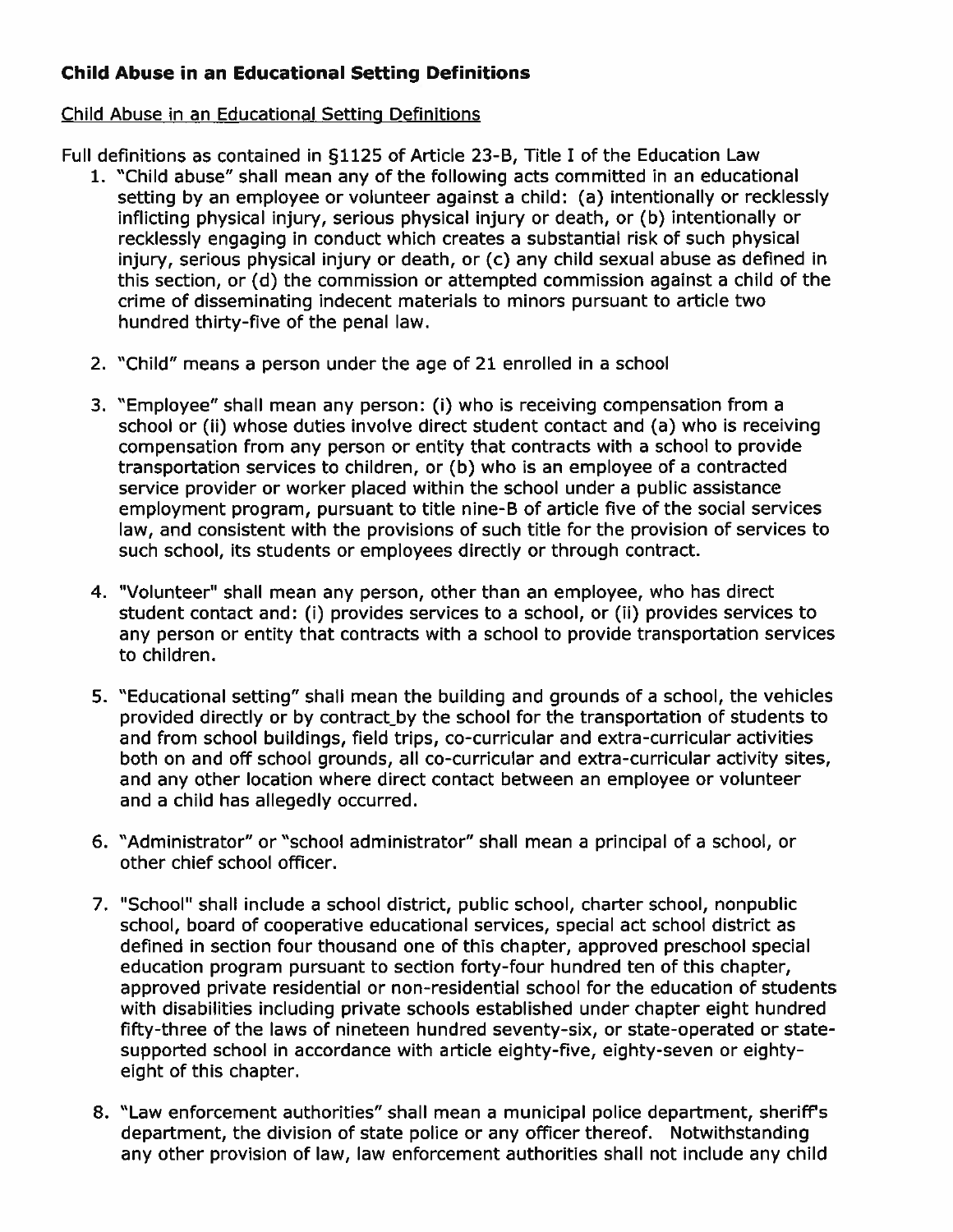protective service or any society for the prevention of cruelty to children as such terms are defined in section four hundred twenty-three of the social services law.

- 9. "Parent" shall mean either or both of <sup>a</sup> child's parents or other persons legally responsible for the child.
- 1O."Child sexual abuse" shall mean conduct prohibited by article one hundred thirty or two hundred sixty-three of the penal law.

Presented for: First reading — 9/10/19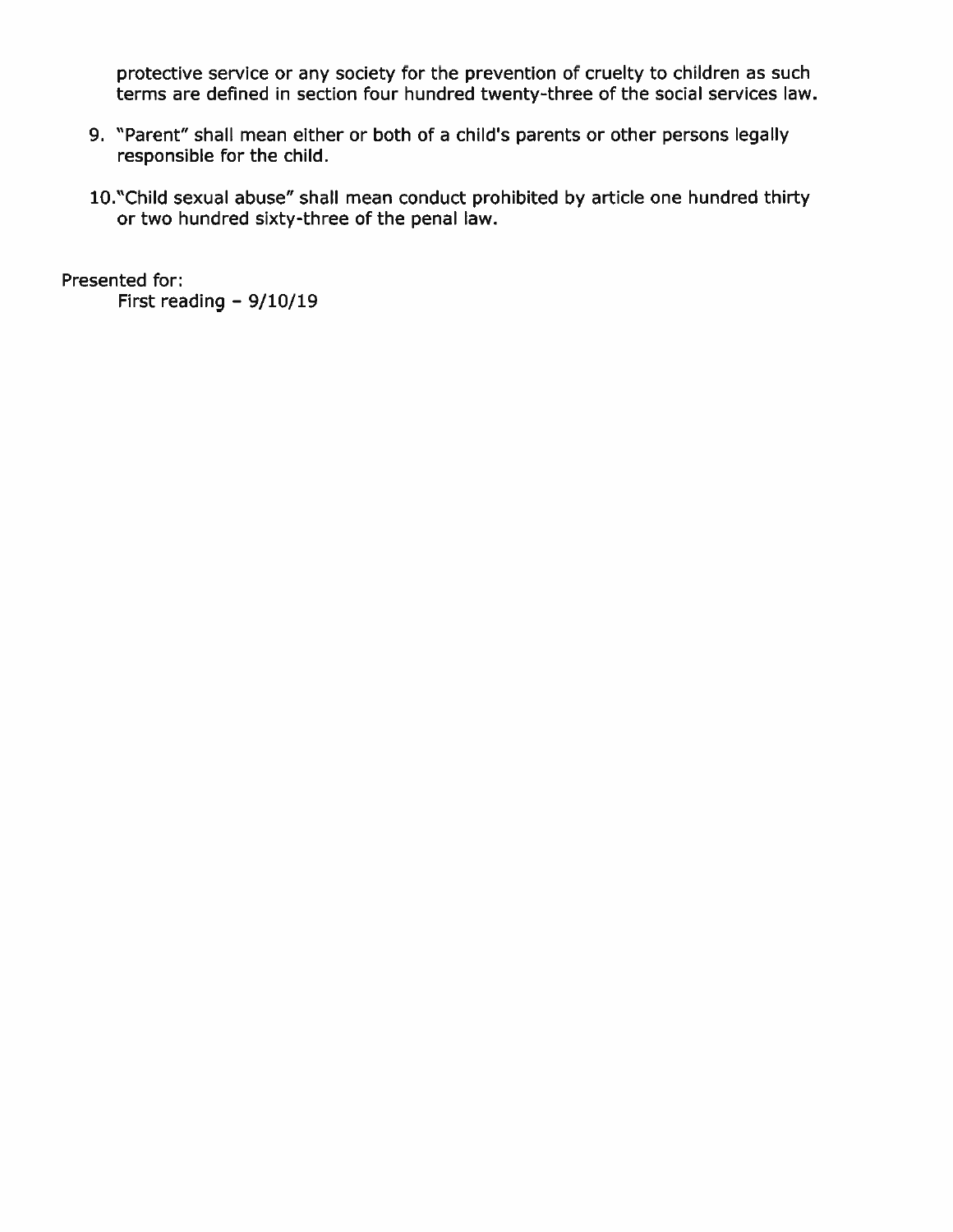## 9620-E.2 CHILD ABUSE IN AN EDUCATIONAL SETTING - NOTICE/REPORTING REQUIREMENTS

# Duties of Employees

The law imposes reporting requirements on school administrators, teacher , school nurse, school guidance counselors, school psychologists, school social workers, other school personnel required to hold <sup>a</sup> teaching or administrative license or certificate, licensed and registered <sup>p</sup>hysical therapists, licensed and registered occupational therapists, licensed and registered, speech-language pathologists, teacher aides, school resource officers, school board members, any staff whose duties involve direct student contact and who is paid either by <sup>a</sup> school district or contracted to provide transportation services to children, or who is an employee of <sup>a</sup> contracted service provider or worker <sup>p</sup>laced within the school under <sup>a</sup> public assistance employment program, pursuan<sup>t</sup> to title nine-B of article five of the social services law.

When these employees of the district or to a school bus driver employed by a person or entity that contracts with <sup>a</sup> school to provide transportation services receive an allegation of child abuse by an employee or volunteer in an educational setting, they must take the following steps:

- a. Upon receipt of an oral or written allegation of child abuse in an educational setting, the employee must promptly complete the "Child Abuse in an Educational Setting" repor<sup>t</sup> form (attached).
- b. Upon completion of the repor<sup>t</sup> form, the employee must personally deliver it to the school building administrator of the school in which the child abuse allegedly occurred.
- c. If the allegation(s) involves <sup>a</sup> child who was allegedly abused by an employee or <sup>a</sup> volunteer of <sup>a</sup> school in another school district, the employee must promptly forward the repor<sup>t</sup> form to the superintendent of schools of the school district of attendance and the school district where the abuse allegedly occurred.

## Duties of School Building Administrators

In all cases, upon receipt of <sup>a</sup> repor<sup>t</sup> form, the school building administrator must review the form and determine if there is reasonable suspicion to believe that an act of child abuse, as defined by law, has occurred. If he or she finds reasonable suspicion to believe that an act of child abuse has occurred, additional steps must be taken which differ depending upon the individual who has made the allegation.

## Child makes the Allegation

- a. Promptly notify the paren<sup>t</sup> of the child that an allegation of child abuse in an educational setting has been made.
- b. Promptly provide the paren<sup>t</sup> with the written statement setting forth parental rights, responsibilities and procedures prepared in accordance with the Commissioner's regulations (8 NYCRR §100.2(hh)).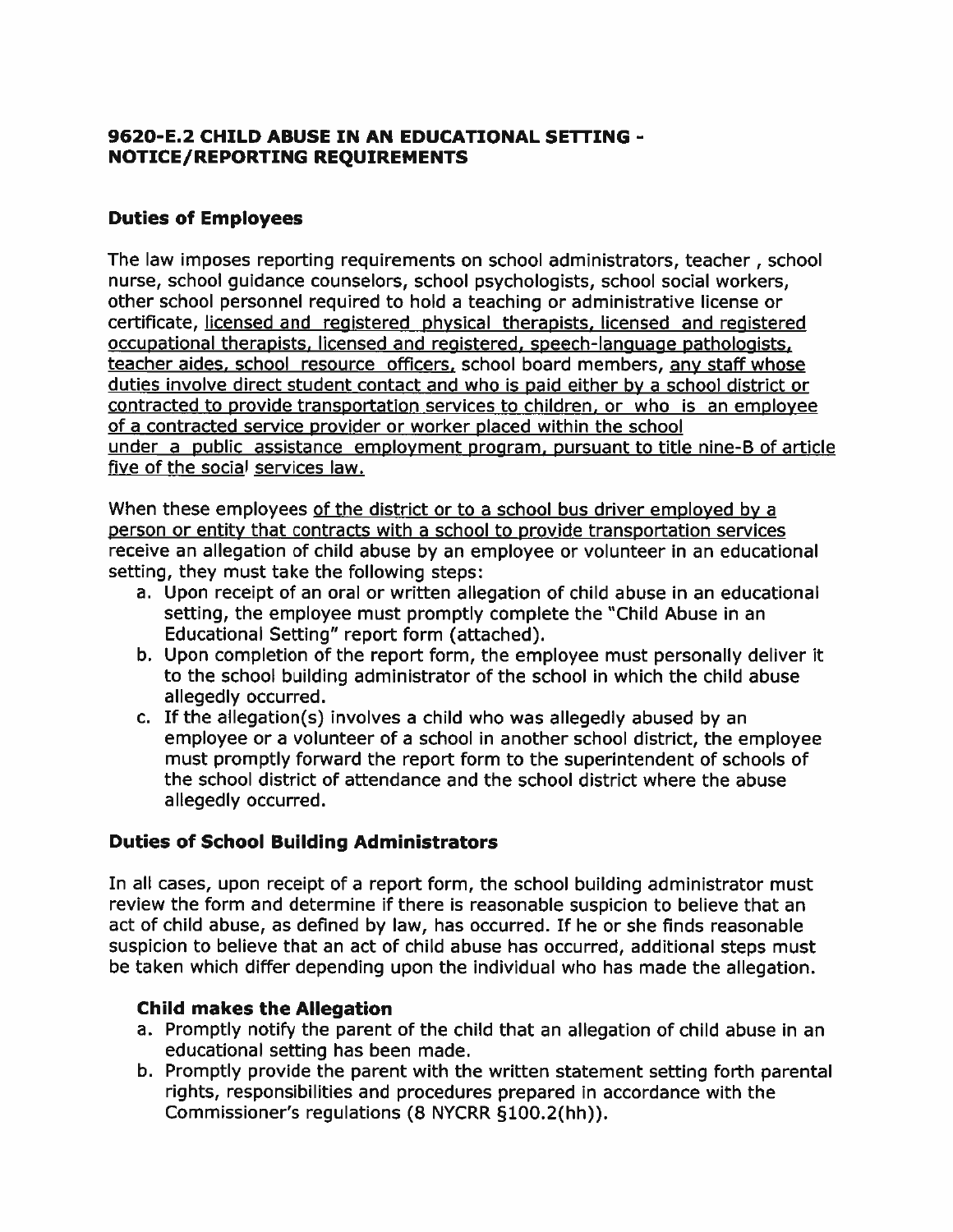- c. Promptly provide <sup>a</sup> copy of the completed repor<sup>t</sup> form to the superintendent.
- d. Promptly forward <sup>a</sup> copy of the completed repor<sup>t</sup> form to the appropriate law enforcement authorities. The repor<sup>t</sup> to law enforcement may not be delayed by reason of inability to contact the superintendent.

#### Parent Makes the Allegation

- a. Promptly provide the paren<sup>t</sup> with the written statement setting forth parental rights, responsibilities and procedures prepared in accordance with the Commissioner's regulations (8 NYCRR §100.2(hh)).
- b. Promptly provide <sup>a</sup> copy of the completed repor<sup>t</sup> form to the superintendent.
- c. Promptly forward <sup>a</sup> copy of the completed repor<sup>t</sup> form to the appropriate law enforcement authorities. The repor<sup>t</sup> to law enforcement may not be delayed by reason of inability to contact the superintendent.

#### Person other than the Parent or the Child Makes the Allegation

- a. Promptly notify the paren<sup>t</sup> of the child that an allegation of child abuse in an educational setting has been made.
- b. Promptly provide the paren<sup>t</sup> with the written statement setting forth parental rights, responsibilities and procedures prepared in accordance with the Commissioner's regulations (8 NYCRR §100.2(hh)).
- c. Ascertain from the reporting employee the source and basis for the allegation and complete that portion of the repor<sup>t</sup> form.
- d. Promptly provide <sup>a</sup> copy of the completed repor<sup>t</sup> form to the superintendent.
- e. Promptly forward <sup>a</sup> copy of the completed repor<sup>t</sup> form to appropriate law enforcement authorities. The repor<sup>t</sup> to law enforcement may not be delayed by reason of inability to contact the superintendent.

## Duties of Superintendents

In most cases, the school building administrator will receive the completed repor<sup>t</sup> form from an employee and make the reasonable suspicion determination. However, there are situations in which the superintendent will receive the repor<sup>t</sup> form directly and he or she will be responsible for making the reasonable suspicion determination such as:

- a. Where the school building administrator receives the oral or written allegation and is required to complete the repor<sup>t</sup> form;
- b. Where it is alleged that <sup>a</sup> child was abused by an employee or volunteer of <sup>a</sup> school other than <sup>a</sup> school within the school district where the child attends.

In addition, <sup>a</sup> superintendent may receive an oral or written allegation of child abuse in an educational setting from local law enforcement officials or from child protective services. In these cases, the superintendent would be responsible for completing the repor<sup>t</sup> form and, subsequently, making the reasonable suspicion determination.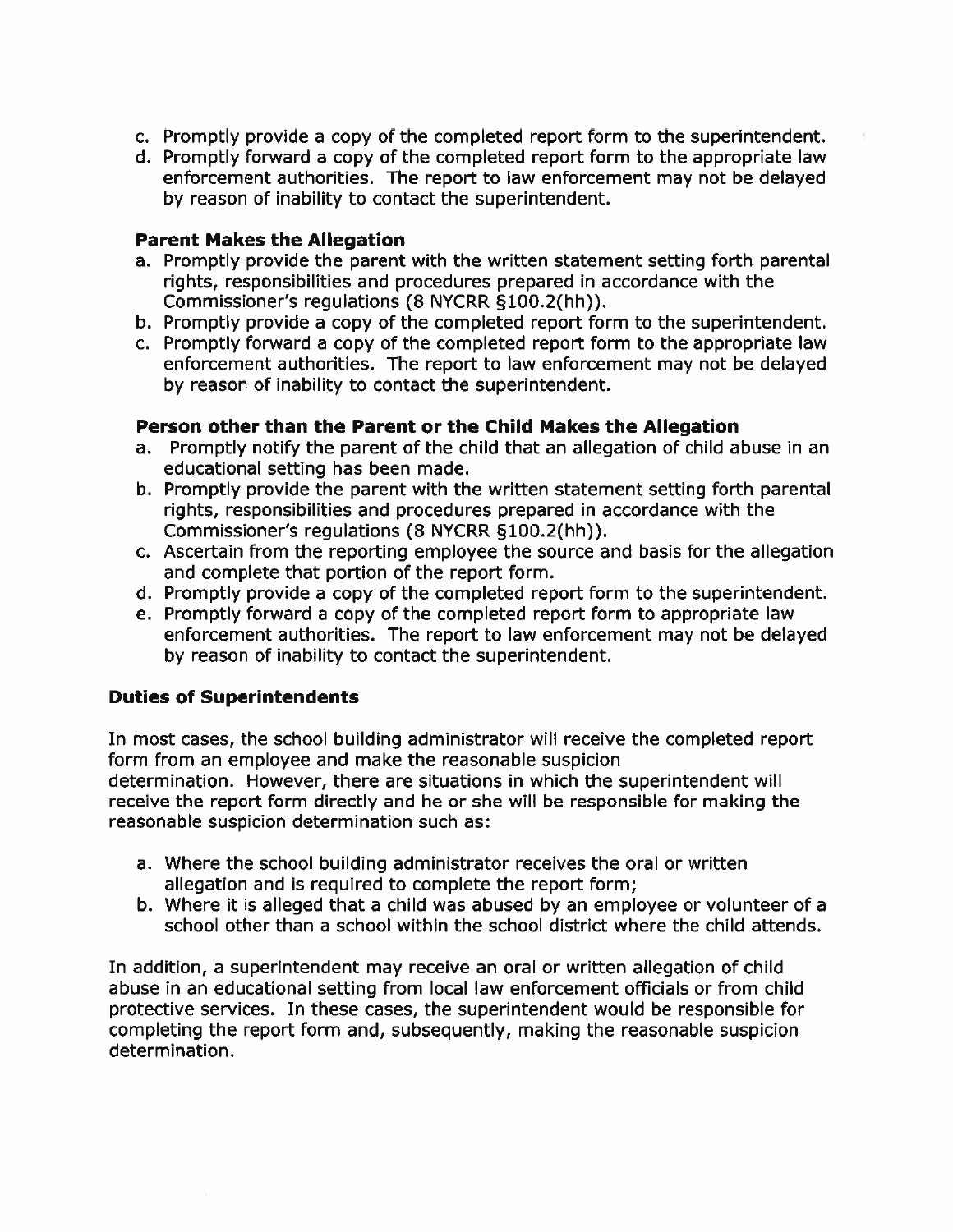If the superintendent finds reasonable suspicion to believe that an act of child abuse has occurred, as defined by law, additional steps must be taken which differ depending on the individual who has made the allegation.

# Child makes the Allegation

- a. Promptly notify the paren<sup>t</sup> of the child that an allegation of child abuse in an educational setting has been made.
- b. Promptly provide the paren<sup>t</sup> with the written statement setting forth parental rights, responsibilities and procedures prepared in accordance with the Commissioner's regulations (8 NYCRR §100.2(hh)).
- c. Promptly forward <sup>a</sup> copy of the completed repor<sup>t</sup> form to the appropriate law enforcement authorities.

# Parent Makes the Allegation

- a. Promptly provide the paren<sup>t</sup> with the written statement setting forth parental rights, responsibilities and procedures prepared in accordance with the Commissioner's regulations (8 NYCRR §100.2(hh)).
- b. Promptly forward <sup>a</sup> copy of the completed repor<sup>t</sup> form to the appropriate law enforcement authorities.

# Person other than the Parent or the Child Makes the Allegation

- a. Promptly notify the paren<sup>t</sup> of the child that an allegation of child abuse in an educational setting has been made.
- b. Promptly provide the paren<sup>t</sup> with the written statement setting forth parental rights, responsibilities and procedures prepared in accordance with the Commissioner's regulations (8NYCRR §100.2(hh)).
- c. Ascertain from the reporting employee the source and basis for the allegation and complete that portion of the form.
- d. Promptly forward <sup>a</sup> copy of the completed repor<sup>t</sup> form to the appropriate law enforcement authorities.

In all cases where <sup>a</sup> completed repor<sup>t</sup> is forwarded to the appropriate law enforcement authorities and the employee or volunteer alleged to have committed an act of child abuse holds <sup>a</sup> certification or license issued by the Department, the superintendent must also refer such repor<sup>t</sup> to the Commissioner of Education.

# Expungement

A repor<sup>t</sup> that does not, after investigation, result in <sup>a</sup> criminal conviction shall be expunged from any record which may be kept by <sup>a</sup> school or school district with respec<sup>t</sup> to the subject of such <sup>a</sup> repor<sup>t</sup> after <sup>a</sup> period of five years from the date of the making of such repor<sup>t</sup> or at such earlier time as such school or school district determines.

# Penalty Provisions

The requirements set forth within the law are mandatory. Willful failure of an employee to prepare and submit <sup>a</sup> repor<sup>t</sup> form as required by the law is <sup>a</sup> Class A misdemeanor. The law also provides that <sup>a</sup> willful failure of <sup>a</sup> school building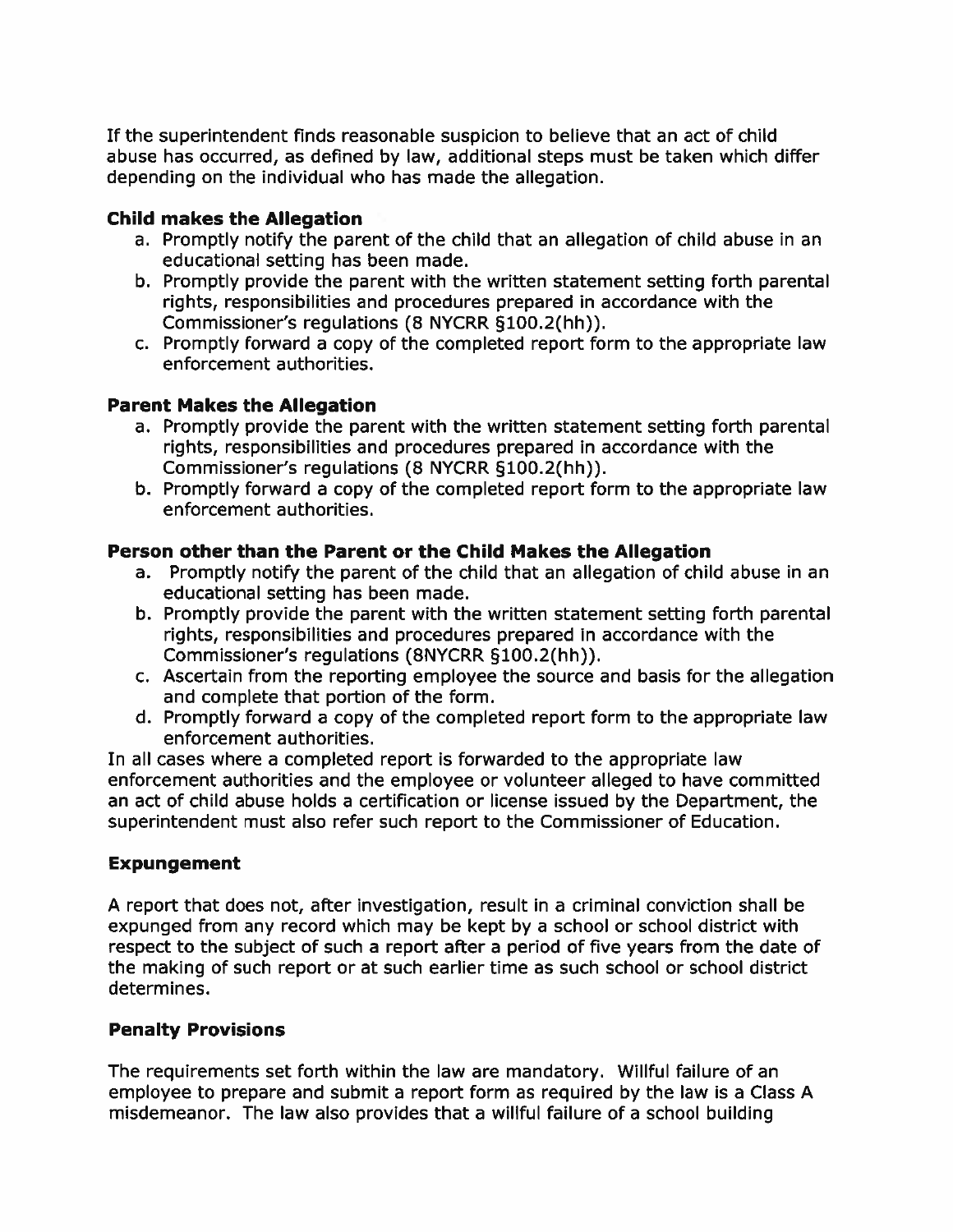administrator or superintendent to forward <sup>a</sup> copy of the repor<sup>t</sup> form to the appropriate law enforcement authority is <sup>a</sup> Class A misdemeanor. In addition, the Commissioner of Education can also fine <sup>a</sup> school building administrator or <sup>a</sup> superintendent up to \$5,000 for failure to forward <sup>a</sup> copy of the completed repor<sup>t</sup> form to the appropriate law enforcement authorities.

## Immunity Provisions

The law provides immunity from civil liability for employees, volunteers, school building administrators and superintendents who reasonably and in good faith make <sup>a</sup> repor<sup>t</sup> of child abuse in an educational setting in the manner described in the law. The law also provides immunity from civil liability to school building administrators and superintendents who reasonably and in good faith forward <sup>a</sup> copy of the repor<sup>t</sup> form to <sup>a</sup> person or agency as required by law and in the manner described in the law.

# Confidentiality of Records

In general, the only persons authorized to receive the written repor<sup>t</sup> form and any related materials are the school building administrator and the superintendent. The law requires that all reports, records, photographs and other material submitted remain confidential and may not be disclosed excep<sup>t</sup> to law enforcement authorities involved in the criminal investigation of child abuse in an educational setting or as expressly authorized by law or pursuan<sup>t</sup> to <sup>a</sup> court—ordered subpoena. Willful disclosure of <sup>a</sup> written record required to be confidential, to <sup>a</sup> person not authorized to receive or review such record is <sup>a</sup> class A misdemeanor. The law requires that school building administrators and superintendents exercise reasonable care to preven<sup>t</sup> unauthorized disclosure.

## Duties of District Attorneys

Where <sup>a</sup> criminal investigation is undertaken in response to <sup>a</sup> repor<sup>t</sup> forwarded to the appropriate law enforcement authorities, the district attorney must notify the superintendent of the school district where the acts of child abuse occurred and the superintendent of the school district where the child attends, if different, of the following:

- an indictment;
- the filing of an accusatory instrument;
- the disposition of the criminal case; or,
- the suspension or termination of the investigation.

Where <sup>a</sup> criminal conviction is obtained for <sup>a</sup> crime involving child abuse in an educational setting by <sup>a</sup> licensed or certified school employee, the district attorney is required to notify the Commissioner of Education, as well as the superintendent of the school district in which the acts of child abuse occurred and the superintendent of the school district where the child attends, if different.